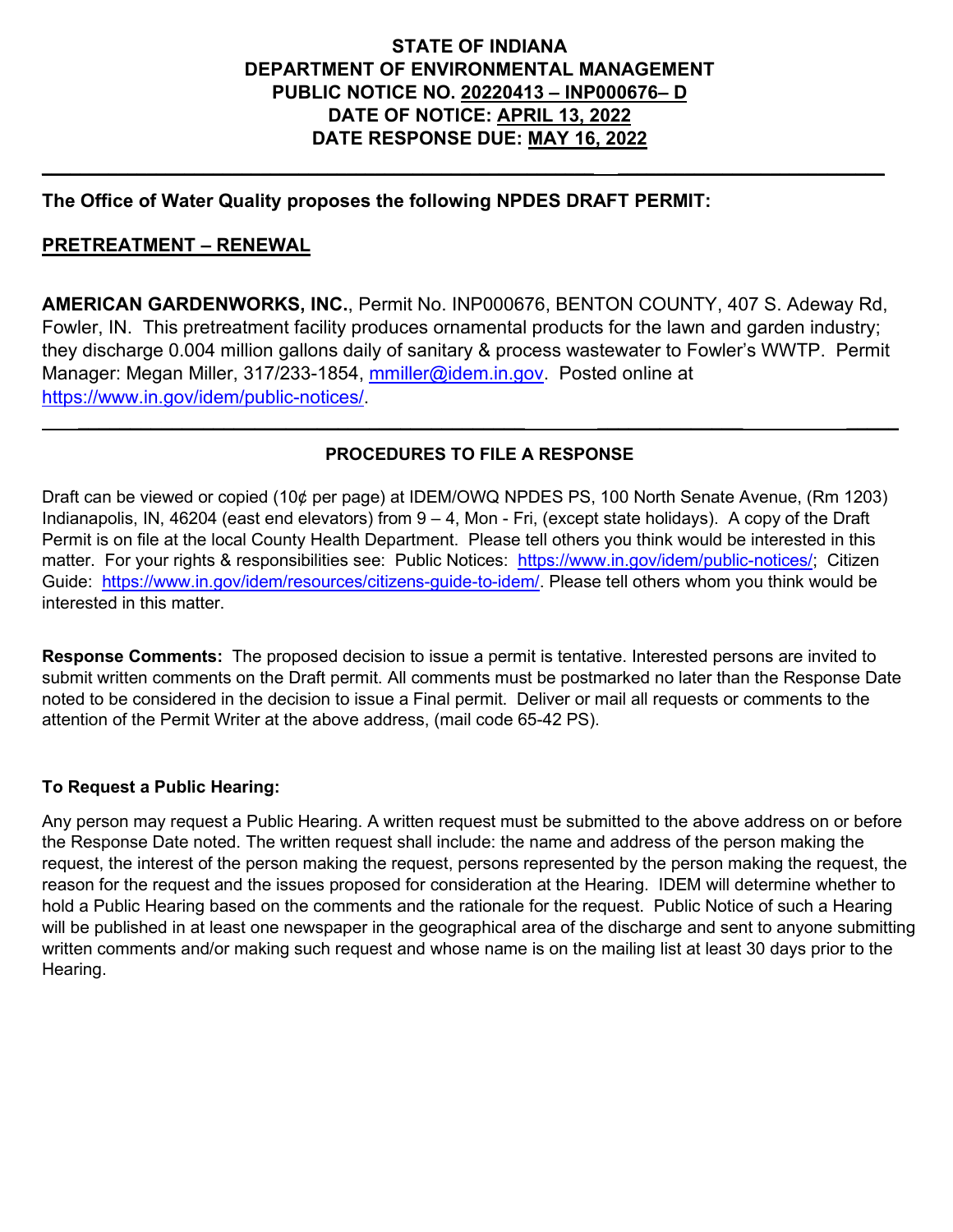

#### **INDIANA DEPARTMENT OF ENVIRONMENTAL MANAGEMENT**

*We Protect Hoosiers and Our Environment.*

100 N. Senate Avenue • Indianapolis, IN 46204

(800) 451-6027 • (317) 232-8603 • www.idem.IN.gov

**Eric J. Holcomb Brian C. Rockensuess** *Governor Commissioner* 

April 13, 2022

VIA ELECTRONIC MAIL

Jeremy Brown, VP & General Manager American GardenWorks, Inc. 407 S Adeway Road Fowler, IN 47944

Dear Mr. Brown:

Re: IWP Permit No. INP000676 Draft Permit American GardenWorks, Inc. Fowler, IN - Benton County

 Your application and supporting documents have been reviewed and processed in accordance with rules adopted under 327 IAC 5. Enclosed is draft Industrial Wastewater Pretreatment Permit No. INP000676 which applies to the discharges associated with the lawn and garden product manufacturer.

 Pursuant to IC 13-15-5-1, IDEM will publish the draft permit document online at [https://www.in.gov/idem/public-notices/.](https://www.in.gov/idem/public-notices/) Additional information on public participation can be found in the "Citizens' Guide to IDEM", available at [https://www.in.gov/idem/resources/citizens](https://www.in.gov/idem/resources/citizens-guide-to-idem/)[guide-to-idem/.](https://www.in.gov/idem/resources/citizens-guide-to-idem/) A 30-day comment period is available to solicit input from interested parties, including the public.

 Please review this document carefully and become familiar with the proposed terms and conditions. Comments concerning the draft permit should be submitted in accordance with the procedure outlined in the enclosed public notice form. We suggest that you meet with us to discuss major concerns or objections you may have with the draft permit. If you have any questions concerning this proposed permit, please contact Megan Miller at 317/233-1854 or mmiller@idem.in.gov.

Sincerely,

Probal Hall

Richard Hamblin, Chief Industrial NPDES Permits Section Office of Water Quality

**Enclosures** 

cc: Benton County Health Department Nate Besse, Folwer WWTP Aaron Deeter, IDEM Leigh Voss, IDEM

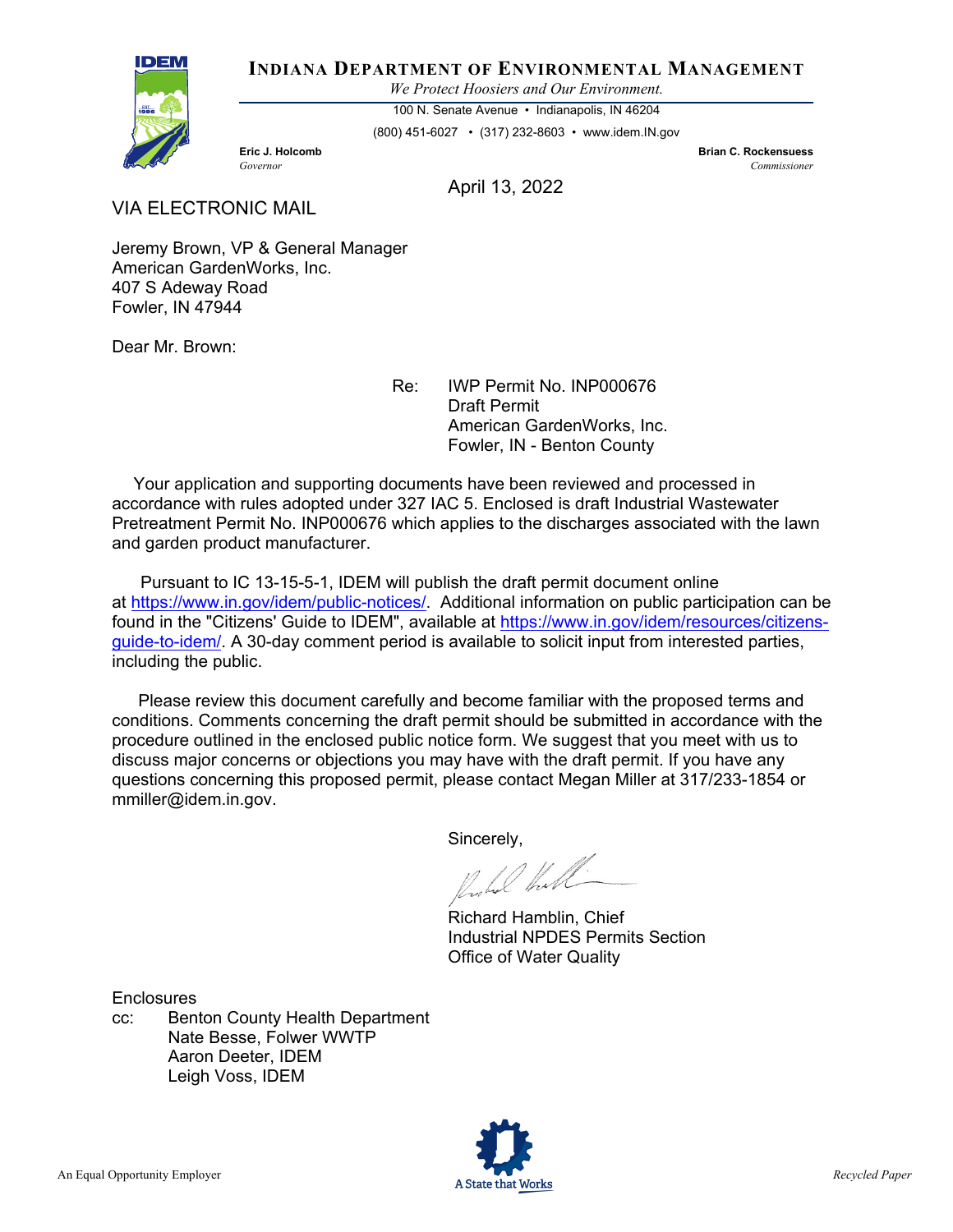Page 1 of 27 Permit No. INP000676

# STATE OF INDIANA

## DEPARTMENT OF ENVIRONMENTAL MANAGEMENT AUTHORIZATION TO DISCHARGE UNDER THE INDUSTRIAL WASTEWATER PRETREATMENT PROGRAM

## **INDUSTRIAL WASTEWATER PRETREATMENT (IWP) PERMIT**

In accordance with 327 IAC 5-21 and IDEM's permitting authority under IC 13-15, **American Gardenworks, Inc.** (hereinafter referred to as the permittee) is authorized to discharge from the facility located at 407 South Adeway Road, Fowler, Indiana, into the Fowler Publicly Owned Treatment Works (POTW), in accordance with the effluent limitations, monitoring requirements, and other conditions set forth in Parts I and II hereof.

EFFECTIVE DATE: \_\_\_\_\_\_\_\_\_\_\_\_\_\_\_\_\_\_\_\_\_\_\_\_

| <b>EXPIRATION DATE:</b> |  |
|-------------------------|--|
|                         |  |

**NOTE:** In order to receive authorization to discharge beyond the date of expiration, the permittee must submit a renewal IWP permit application to the Industrial NPDES Permit Section in the Office of Water Quality, no later than one hundred and eighty (180) days prior to the date this permit expires. Failure to do so will result in expiration of the authorization to discharge.

Issued on \_\_\_\_\_\_\_\_\_\_\_\_\_\_\_\_\_\_\_\_\_\_\_\_ for the Indiana Department of Environmental Management.

> Jerry Dittmer, Chief Permits Branch Office of Water Quality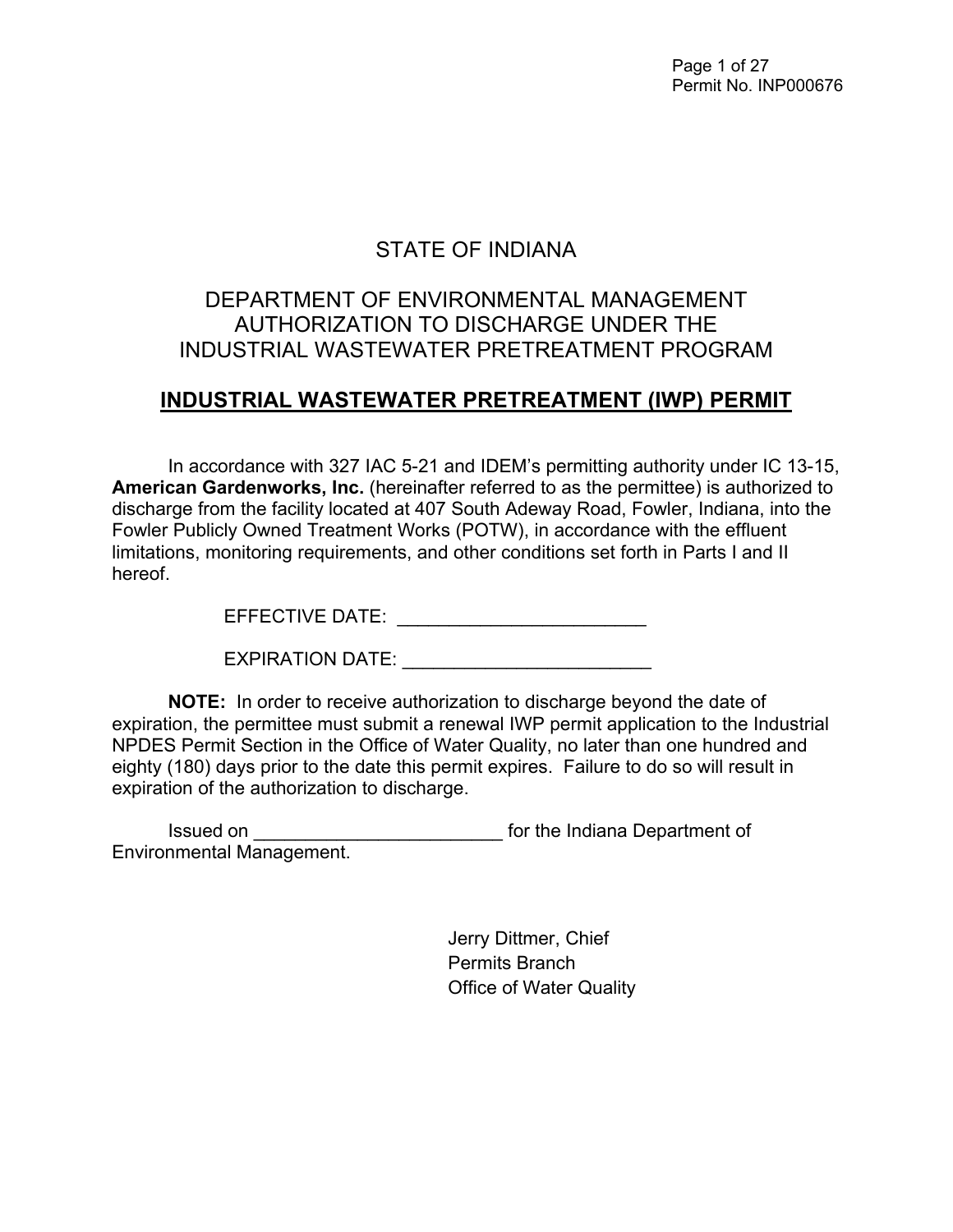#### PART I

#### (A) EFFLUENT LIMITATIONS AND MONITORING REQUIREMENTS

 (1) During the period beginning on the effective date of this permit, the permittee is authorized to discharge from Outfall 001[1][2]. Outfall 001 is located at the drain for the 5000 gallon batch tank that contains dilution in the form of reverse osmosis reject water prior to discharge to the POTW. Such discharge shall be limited and monitored by the permittee as specified below:

|                              | <b>Discharge Limitations</b> |                | <b>Monitoring Requirements</b> |              |              |
|------------------------------|------------------------------|----------------|--------------------------------|--------------|--------------|
|                              | Daily                        | Monthly        |                                | Measurement  | Sample       |
| Parameter[3]                 | <u>Maximum</u>               | <b>Average</b> | <u>Unit</u>                    | Frequency[5] | Type [4]     |
| Flow [6]                     | Report                       | Report         | <b>MGD</b>                     | 1 X Daily    | 24-Hr. Total |
| Cadmium <sup>[Cd]</sup>      | 0.11[8]                      | 0.07[8]        | mg/l                           | 2 X Monthly  | Grab         |
| T. Chromium [Cr(T)]0.71[9]   |                              | 0.71[10]       | mg/l                           | 2 X Monthly  | Grab         |
| Copper[Cu]                   | 2.03[9]                      | 2.03[10]       | mg/l                           | 2 X Monthly  | Grab         |
| Lead[Pb]                     | 0.69[8]                      | 0.43[8]        | mg/l                           | 2 X Monthly  | Grab         |
| Nickel[Ni]                   | 1.04[9]                      | 1.04[10]       | mg/l                           | 2 X Monthly  | Grab         |
| Silver[Ag]                   | 0.43[8]                      | 0.24[8]        | mg/l                           | 2 X Monthly  | Grab         |
| Zinc[Zn]                     | 1.19[9]                      | 1.19[10]       | mg/l                           | 2 X Monthly  | Grab         |
| T. Cyanide[CN(T)][11]0.24[9] |                              | 0.24[10]       | mg/l                           | 2 X Monthly  | Grab         |
| <b>TTO[12]</b>               | 2.13[8]                      | -----          | mg/l                           | 2 X Yearly   | Grab         |
| Ammonia                      | Report                       | Report         | mg/l                           | 2 X Yearly   | Grab         |
| CBOD <sub>5</sub>            | Report                       | Report         | mg/l                           | 1 X Monthly  | Grab         |
| <b>COD</b>                   | Report                       | Report         | mg/l                           | 2 X Yearly   | Grab         |
| <b>TSS</b>                   | Report                       | Report         | mg/l                           | 2 X Yearly   | Grab         |
| 0 & G                        | Report                       | -----          | mg/l                           | 2 X Yearly   | Grab         |
| Arsenic                      | Report                       |                | mg/l                           | 2 X Yearly   | Grab         |
| <b>Mercury</b>               | Report                       |                | mg/l                           | 2 X Yearly   | Grab         |
| Molybdenum                   | Report                       | Report         | mg/l                           | 2 X Yearly   | Grab         |
| Selenium                     | Report                       | Report         | mg/l                           | 2 X Yearly   | Grab         |
| <b>Total Phosphorus</b>      | Report                       | Report         | mg/l                           | 2 X Monthly  | Grab         |

#### Table 1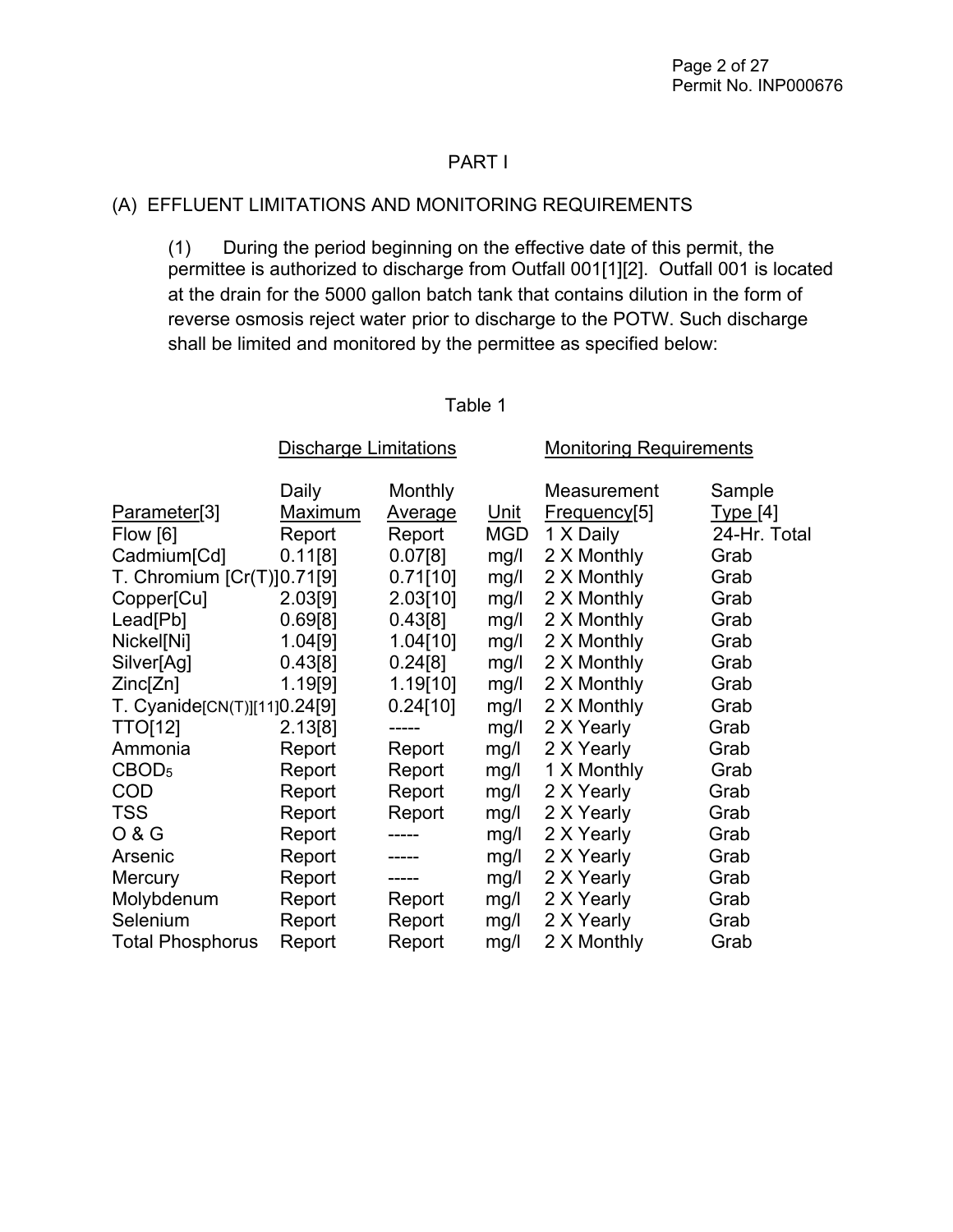#### Table 2

|                     |                            | <b>Quality or Concentration</b> |               | <b>Monitoring Requirements</b>        |                               |  |
|---------------------|----------------------------|---------------------------------|---------------|---------------------------------------|-------------------------------|--|
| Parameter<br>pH [7] | Daily<br>Minimum<br>6.0[9] | Daily<br>Maximum<br>9.0191      | Units<br>s.u. | Measurement<br>Frequency<br>1 X Daily | Sample<br><u>Type</u><br>Grab |  |

- [1] Outfall 001 shall be designated as process wastewaters and contains no dilution streams.
- [2] The discharge shall not exceed the local limits in the Sewer Use Ordinance upon entering the POTW.
- [3] All metals shall be analyzed as Total Recoverable Metals.
- [4] Grab samples will be allowed in lieu of 24-Hour Composites due to the brief nature of the discharge.
- [5] Parameters that are to be monitored twice per year shall be reported during the months of June and December. If, however, two other months are more appropriate, the permittee may request to report in two alternate months, or the State may require the permittee to report during two alternate months.

In situations of intermittent or batch discharge, all parameters required to be monitored should be sampled during the first representative discharge occurring during the monitoring period and then reported on the appropriate state and federal forms at the end of the monitoring period.

If a representative discharge occurs at any time during the monitoring period as identified for that individual parameter, then it is a violation of this permit to not collect a sample and report those results. At the first opportunity that a representative discharge occurs during the monitoring period, it should be sampled for all the required parameters during that monitoring period. Waiting to collect a sample until the end of a monitoring period risks missing a representative sample collection opportunity, and it is considered a violation of this permit to not collect a sample, analyze and report those results, when there was a discharge for that monitoring period.

[6] The flow may be estimated by using the batch tank volume and number of discharges per day.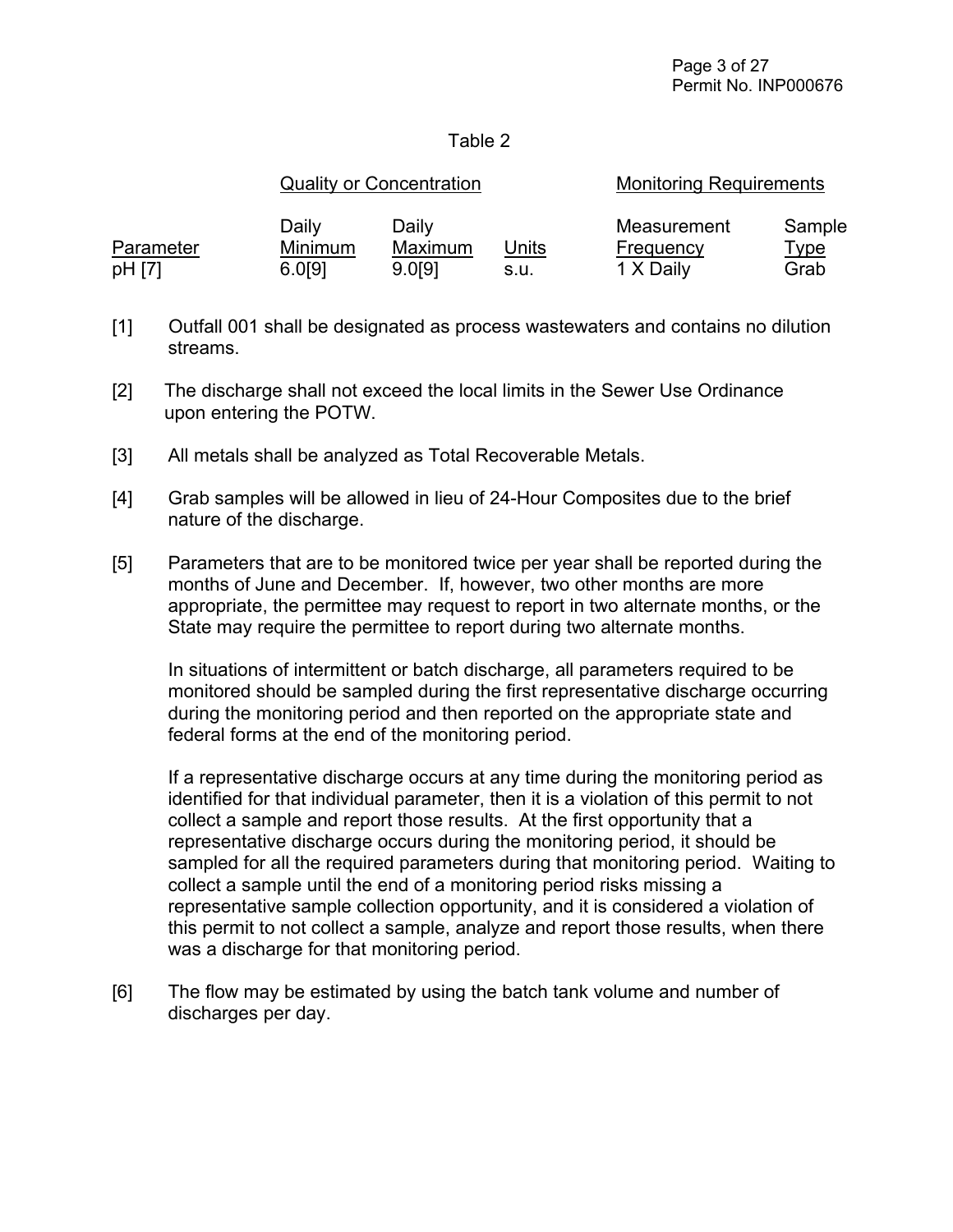- [7] If the permittee collects more than one grab sample on a given day for pH, the values shall not be averaged for reporting daily maximums or daily minimums. The permittee must report the individual minimum and the individual maximum pH value of any sample during the month on the Monthly Monitoring Report form.
- [8] Based on categorical standards [40 CFR 433.17]. The Standard is concentrationbased (mg/l).
- [9] Based on local ordinance [Town of Fowler Sewer Use Ordinance No. 2018-0820 (adopted August 20, 2018)].
- [10] In order to be at least as stringent as the categorical pretreatment standards as required, the local daily maximum for these parameters has been included as the monthly average.
- [11] The CN(T) parameter includes all cyanide, chelated (bound to heavy metals) and unchelated (free). The Metal Finishing Standard for CN(T) applies only to the CN-bearing flows prior to mixing with the non-CN Metal Finishing flows.
- [12] The Total Toxic Organics (TTO) parameter is defined as the sum of all the quantifiable concentration values above .01 mg/l for the toxic organic compounds that constitute this parameter under the applicable categorical standard. See part I.D.("TTO MONITORING REQUIREMENTS") of this permit.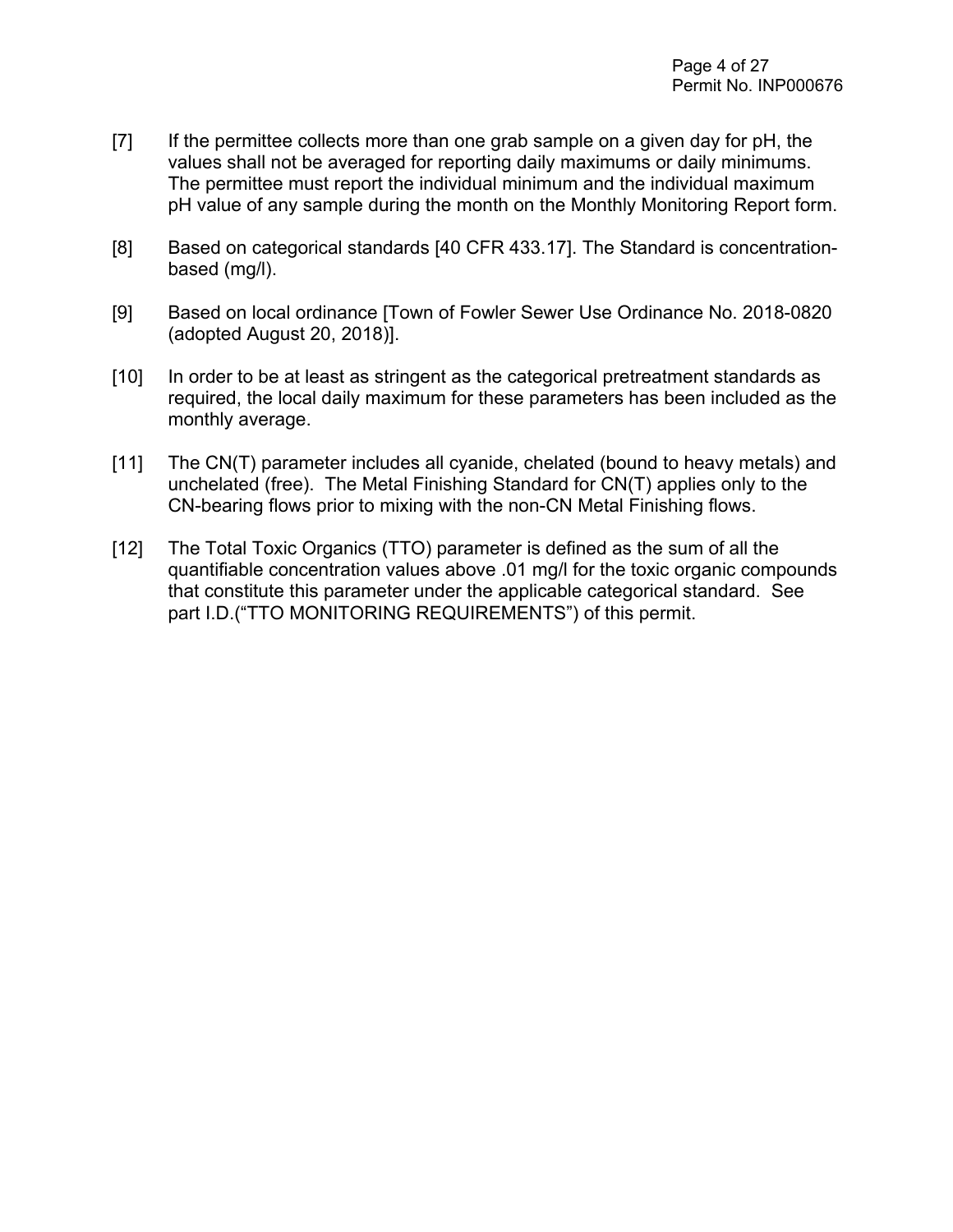#### (2) ADDITIONAL DISCHARGE PROHIBITIONS

The permittee shall not allow the introduction of the following into the POTW from any location, including Outfall 001:

- (a) A pollutant from any source of nondomestic wastewaters that could pass through or cause interference with the operation or performance of the POTW.
- (b) A pollutant that could create a fire or explosion hazard in the POTW, including waste streams with a closed cup flashpoint of less than  $140^\circ$  F degrees Fahrenheit (60 $\degree$  C) using the test methods in 40 CFR 261.21.
- (c) A pollutant that could cause corrosive structural damage to the POTW, including a discharge with pH lower than five (5.0), unless the POTW is specifically designed to accommodate such a discharge.
- (d) A solid or viscous pollutant in an amount that could cause obstruction to the flow in a sewer or other interference with the operation of the POTW.
- (e) A pollutant, including an oxygen demanding pollutant (such as biochemical oxygen demand) released in a discharge at a flow rate or pollutant concentration that could cause interference in the POTW.
- (f) Heat in an amount that could:
	- (1) inhibit biological activity in the POTW and result in interference or damage to the POTW; or
	- (2) exceed 40 $\degree$  C or 104 $\degree$  F at the POTW treatment plant unless the commissioner, upon request of the POTW, approves alternate temperature limits.
- (g) Petroleum, oil, non-biodegradable cutting oil, or products of mineral oil origin in an amount that could cause interference or pass through.
- (h) A pollutant that could result in the presence of toxic gases, vapors, or fumes within the POTW in a quantity that may cause acute worker health and safety problems.
- (i) A trucked or hauled pollutant, except:
	- (1) with the permission of the POTW; and
	- (2) when introduced to the POTW at a discharge point designated by the POTW.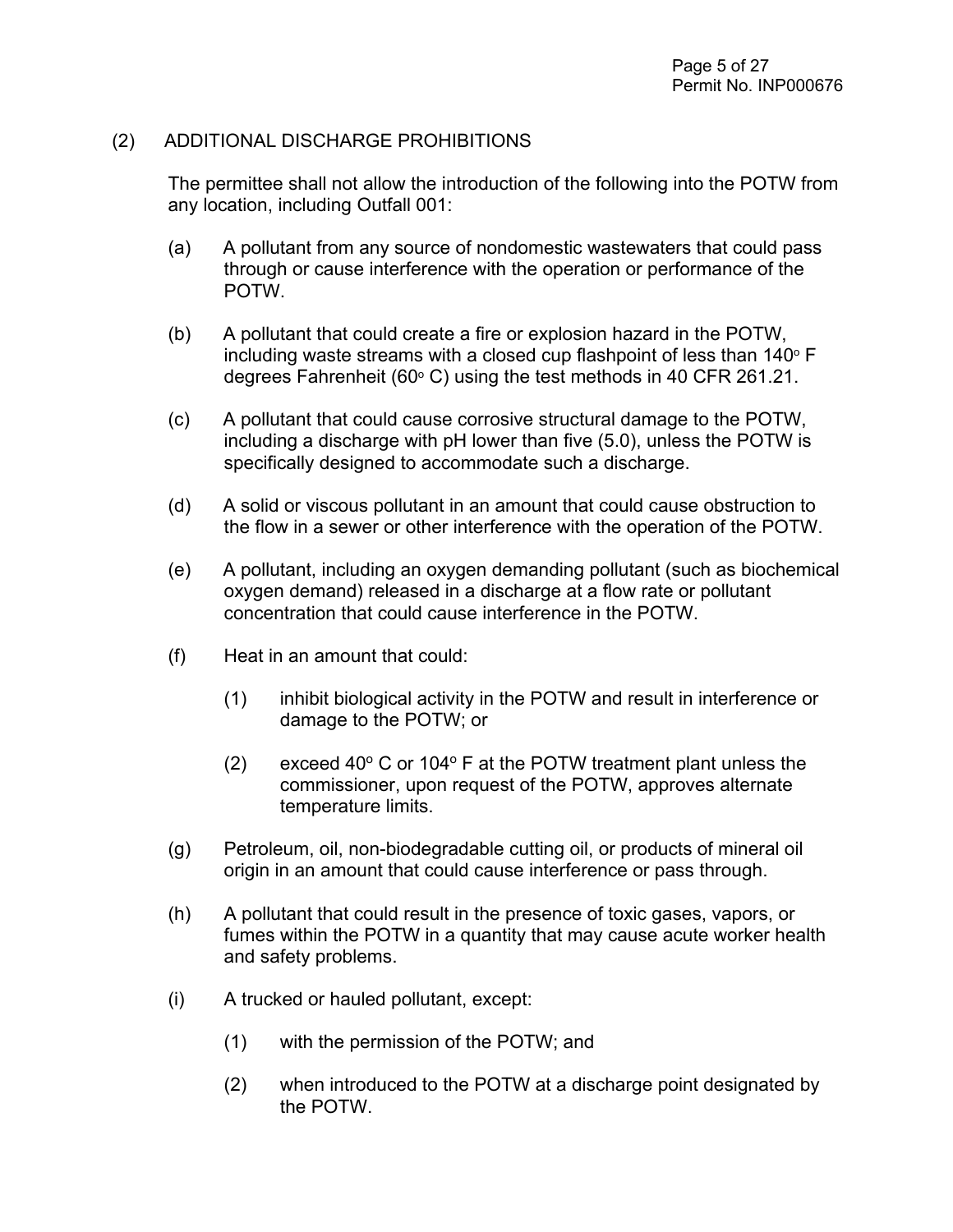#### (3) AFFIRMATIVE DEFENSE

The permittee shall have an affirmative defense in any action brought against the permittee alleging a violation of the prohibitions established in Part I.A.2 of this permit if the permittee can demonstrate that:

- (a) it did not know or have reason to know that its discharge, alone or in conjunction with a discharge from another source, would cause pass through or interference; and
- (b) a local limit designed to prevent pass through or interference in accordance with Part I.A.2 of this permit:
	- (1) was developed for each pollutant in the permittee's discharge that caused pass through or interference, and the permittee was in compliance with each such local limit directly prior to and during the pass-through or interference; or
	- (2) was not developed for the pollutant that caused the pass through or interference, and the permittee's discharge, directly prior to and during the pass through or interference, had not changed substantially in nature or constituents from its usual discharge condition when the POTW was regularly in compliance with the applicable:
		- (A) NPDES permit requirements; and
		- (B) requirements for sewage sludge use or disposal, in the case of interference.

### (B) DEFINITIONS

(1) Daily Discharge

The total mass of a pollutant discharged during the calendar day or, in the case of a pollutant limited in terms other than mass pursuant to 327 IAC 5-2-11(e), the average concentration or other measurement of the pollutant specified over the calendar day or any twenty-four (24) hour period that reasonably represents the calendar day for the purposes of sampling.

#### (2) Daily Maximum (Discharge) Limitation

The maximum allowable daily discharge for any calendar day.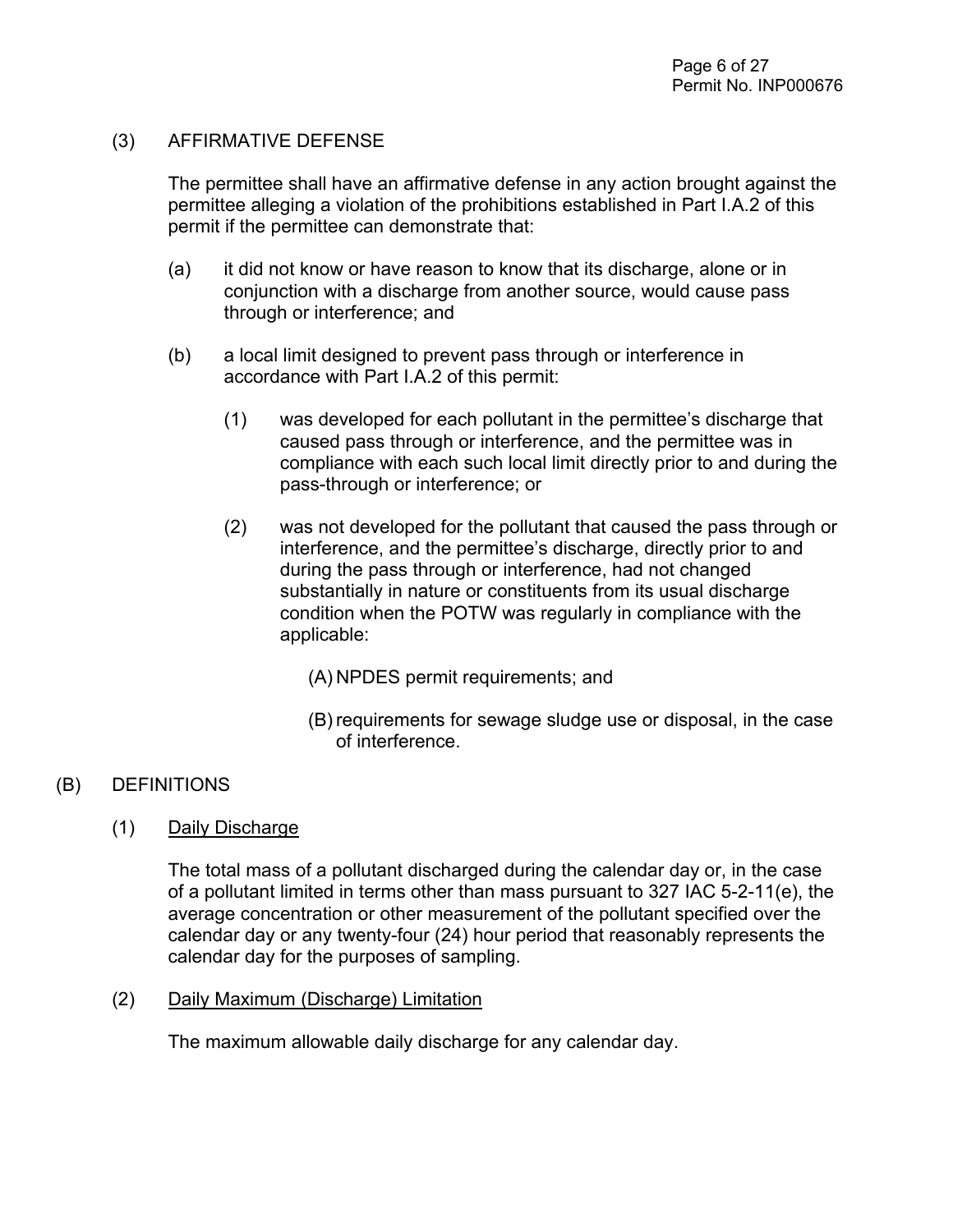#### (3) Monthly Average Discharge (Average Monthly Discharge)

The total mass or flow-weighted concentration of all daily discharges sampled or measured during a calendar month on which daily discharges are sampled and measured, divided by the number of daily discharges sampled and/or measured during such month.

#### (4) Monthly Average (Discharge) Limitation

The highest allowable average monthly discharge for any calendar month.

#### (5) Interference

- (a) "Interference" means a discharge that, alone or in conjunction with a discharge or discharges from other sources inhibits or disrupts the:
	- (1) treatment processes or operations;
	- (2) sludge processes; or
	- (3) selected sludge:
		- (A) use; or
		- (B) disposal methods;

#### of a POTW.

- (b) The inhibition or disruption under subsection (a) must:
	- (1) cause a violation of a requirement of the POTW's NPDES permit, including an increase in the magnitude or duration of a violation; or
	- (2) prevent the use of the POTW's sewage sludge or its sludge disposal method selected in compliance with the following statutory provisions, regulations, or permits issued thereunder or more stringent state or local regulations:
		- (A) Section 405 of the Clean Water Act (33 U.S.C. 1345).
		- (B) The Solid Waste Disposal Act (SWDA) (42 U.S.C. 6901), including:
			- (i) Title II, more commonly referred to as the Resource Conservation and Recovery Act (RCRA); and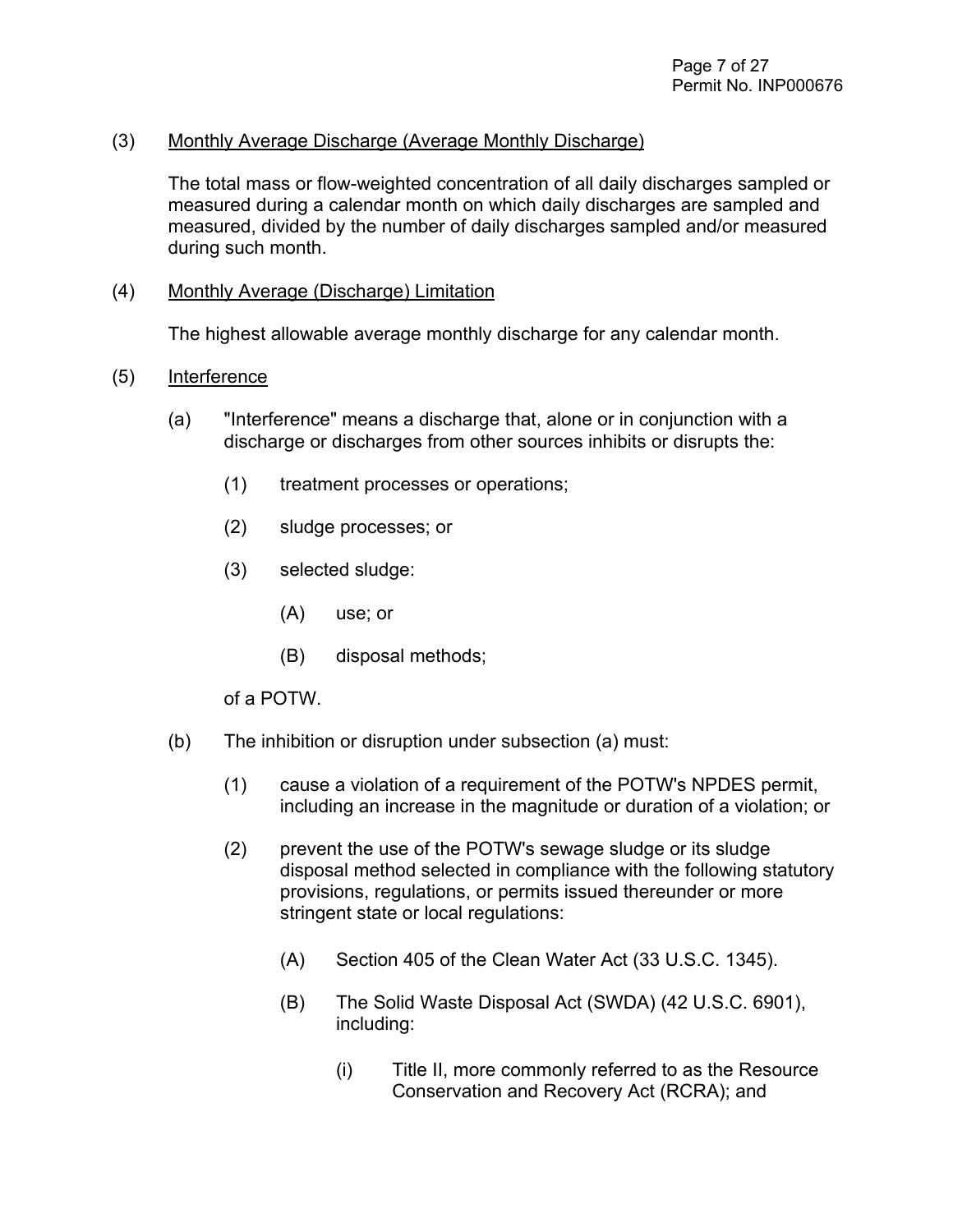- (ii) the rules contained in a state sludge management plan prepared pursuant to Subtitle D of the SWDA (42 U.S.C. 6941).
- (C) The Clean Air Act (42 U.S.C. 7401).
- (D) The Toxic Substances Control Act (15 U.S.C. 2601).

#### (6) Pass-through

"Pass through" means a discharge proceeding through a POTW into waters of the state in quantities or concentrations that, alone or in conjunction with a discharge or discharges from other sources, are a cause of a violation of any requirement of the POTW's NPDES permit, including an increase in the magnitude or duration of a violation.

(7) Pretreatment requirements

"Pretreatment requirements" means any substantive or procedural requirement related to pretreatment, other than a pretreatment standard, imposed on an industrial user.

(8) Pretreatment standards

"Pretreatment standards" means:

- (a) state pretreatment standards as established in 327 IAC 5-18-8;
- (b) pretreatment standards for prohibited discharges, as established in 327 IAC 5-18-2; and
- (c) national categorical pretreatment standards incorporated by reference in 327 IAC 5-2-1.5.

#### (9) Publicly Owned Treatment Works ("POTW")

A treatment works as defined by Section 212(2) of the Clean Water Act owned by the State or a municipality (as defined by Section 502(4) of the Clean Water Act), except that it does not include pipes, sewers or other conveyances not connected to a facility providing treatment. The term includes any devices and systems used in the storage, treatment, recycling and reclamation of municipal sewage or compatible industrial wastes. The term also includes sewers, pipes, and other conveyances only if they convey wastewater to a POTW treatment plant. "POTW" also means the municipality, as defined in Section 502(4) of the Clean Water Act, that has jurisdiction over the indirect discharges to and the discharges from such a treatment works.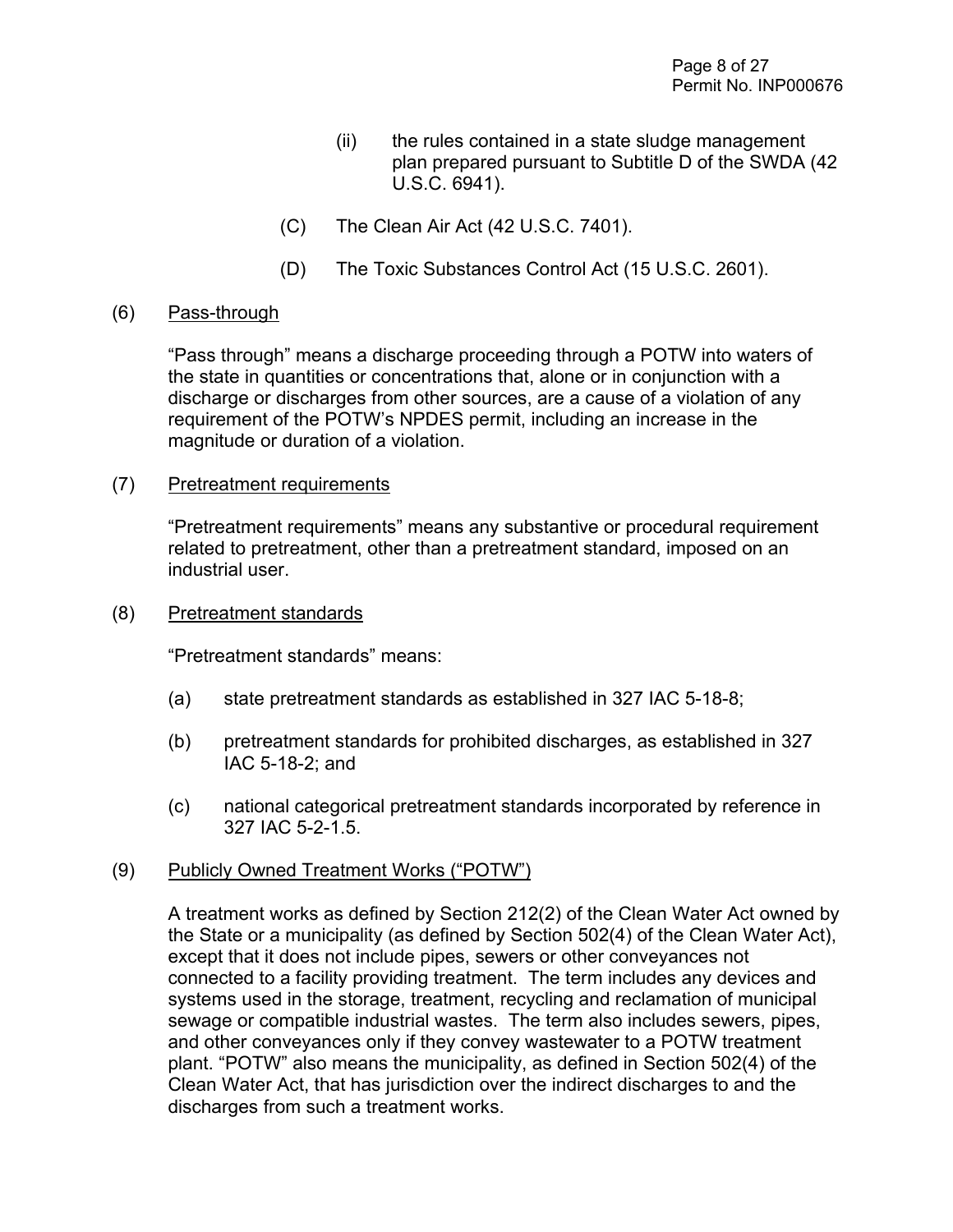#### (C) MONITORING AND REPORTING

#### (1) Representative Sampling

Samples and measurements taken as required herein shall be representative of the volume and nature of the entire permitted discharge.

#### (2) Reporting

The permittee shall submit monitoring reports to the Indiana Department of Environmental Management and the Town of Fowler containing results obtained during the previous month and shall be submitted no later than the 28th day of the month following each completed monitoring period. The first report shall be submitted by the 28th day of the month following the month in which this permit becomes effective. These reports shall include, but not necessarily be limited to, the Discharge Monitoring Report (DMR) and the Monthly Monitoring Report (MMR). All reports shall be submitted electronically by using the NetDMR application, upon registration, receipt of the NetDMR Subscriber Agreement, and IDEM approval of the proposed NetDMR Signatory. Access the NetDMR website (for initial registration and DMR/MMR submittal) via CDX at: [https://cdx.epa.gov/.](https://cdx.epa.gov/)

If the Town of Fowler is agreeable to receiving an electronic version of the monthly reports, copies can be sent to the Town of Fowler via NetDMR. An acceptable email address for the Town of Fowler must be provided to IDEM's Compliance Data Section. Any non-NetDMR reports sent to the Town of Fowler shall be sent to the following:

> Certified Operator Town of Fowler 903 S Adeway Road Fowler, IN 47944

The permittee shall also comply with the applicable reporting requirements of 40 CFR 403.12.

#### (3) Monitoring Results

Requirements for test procedures shall be as follows:

(a) Test procedures identified in 40 CFR 136 shall be utilized for pollutants or parameters listed in that part, unless an alternative test procedure has been approved under 40 CFR 136.5.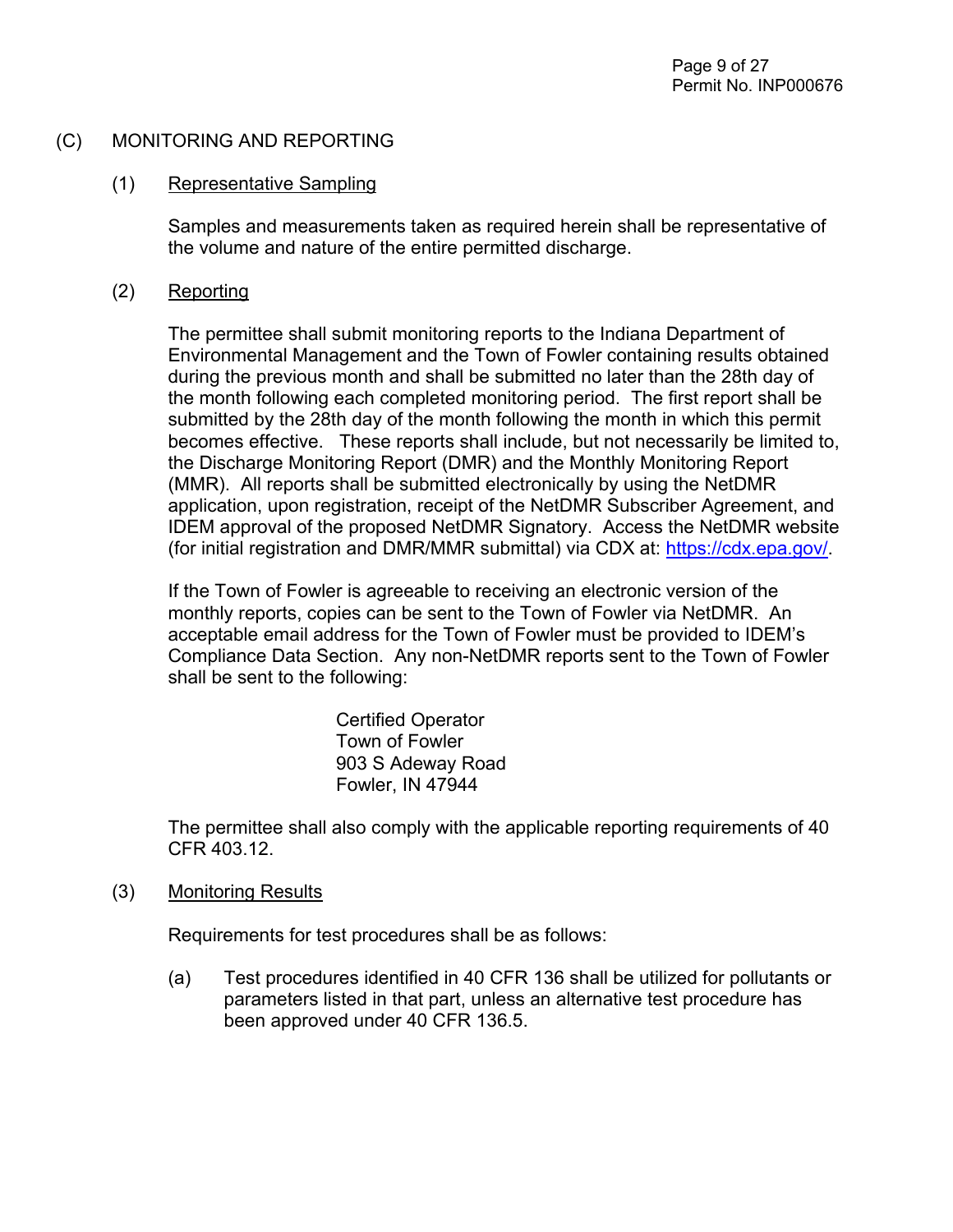- (b) Where no test procedure under 40 CFR 136 has been approved, analytical work shall be conducted in accordance with the most recently approved edition of "Standard Methods for the Examination of Water and Wastewater", published by the American Public Health Association (APHA) or as otherwise specified by the commissioner in the IWP permit.
- (c) Notwithstanding subdivision (a), the commissioner may specify in a permit the test procedure specified in a standard or effluent limitation guideline.

#### (4) Recording of the Monitoring Results

For each measurement or sample taken pursuant to the requirements of this permit, including the additional monitoring described under Part I(C)(5), below, the permittee shall maintain records of all monitoring information and monitoring activities, including:

- (a) The date, exact place and time of sampling or measurement;
- (b) The person(s) who performed the sampling or measurements;
- (c) The date(s) analyses were performed;
- (d) The person(s) who performed the analyses;
- (e) The analytical techniques or methods used; and
- (f) The results of such measurements and analyses.

#### (5) Additional Monitoring by Permittee

If the permittee monitors any pollutant at the location(s) designated herein more frequently than required by this permit, using approved analytical methods as specified above, the results of such monitoring shall be included in the calculation and reporting of the values required in the Monthly Monitoring Report and the Discharge Monitoring Report. Such increased frequency shall also be indicated.

- (6) Records Retention
	- (a) All records of monitoring activities and results required by this permit (including all original strip chart recordings for continuous monitoring instrumentation and calibration and maintenance records) shall be retained at the permitted facility for a minimum of three (3) years. The three-year period shall be extended: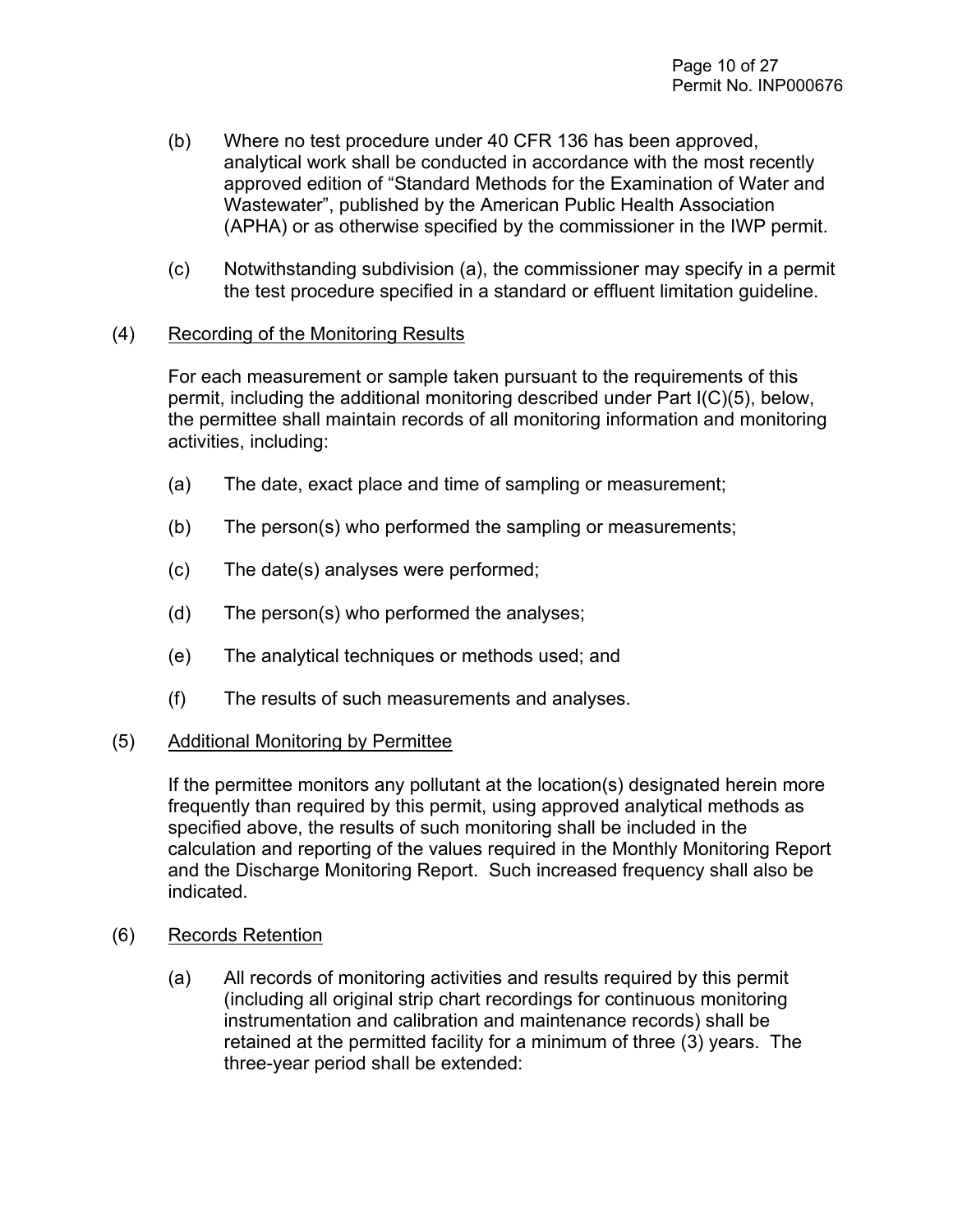- (1) automatically during the course of any unresolved litigation regarding the discharge of pollutants by the permittee or regarding promulgated effluent guidelines applicable to the permittee; or
- (2) as requested by the commissioner.
- (b) The permittee shall maintain and make available to IDEM, the regional administrator, and the Town of Fowler personnel, records of disposal of all wastewater generated at the site. Such records shall include, but not be limited to, flow monitoring records, flow calibration records, and the volume and destination of all wastewater hauled off-site.
- (7) Additional Reporting Requirements
	- $(a)$  In accordance with 327 IAC 5-16-5 $(g)$ , all categorical and noncategorical industrial users shall notify the POTW immediately of all discharges that could cause problems to the POTW, including any slug loadings as defined by 40 CFR 403.5(b).
	- (b) In accordance with 327 IAC 5-16-5(h)(2), if sampling performed by an industrial user indicates a violation, the industrial user shall notify the control authority within twenty-four (24) hours of becoming aware of the violation. The industrial user shall also repeat the sampling and analysis and submit the results of the repeat analysis to the control authority within thirty (30) days after becoming aware of the violation.

Where the control authority has performed the sampling and analysis in lieu of the industrial user, the control authority shall perform the repeat sampling and analysis unless it notifies the industrial user of the violation and requires the industrial user to perform the repeat analysis. Resampling is not required if the control authority performs sampling at the industrial user:

- (1) at a frequency of at least once per month; or
- (2) between the time when the initial sampling was conducted and the time when the industrial user or the control authority receives the results of this sampling.

#### (D) TTO MONITORING REQUIREMENTS

(1) The Total Toxic Organics (TTO) limitation is defined as the summation of all quantifiable values greater than 0.01 mg/l for the toxic organic compounds listed in Table 1 that would reasonably be expected to be found. The sum of all values shall not exceed the TTO limitation(s) in Part I.A.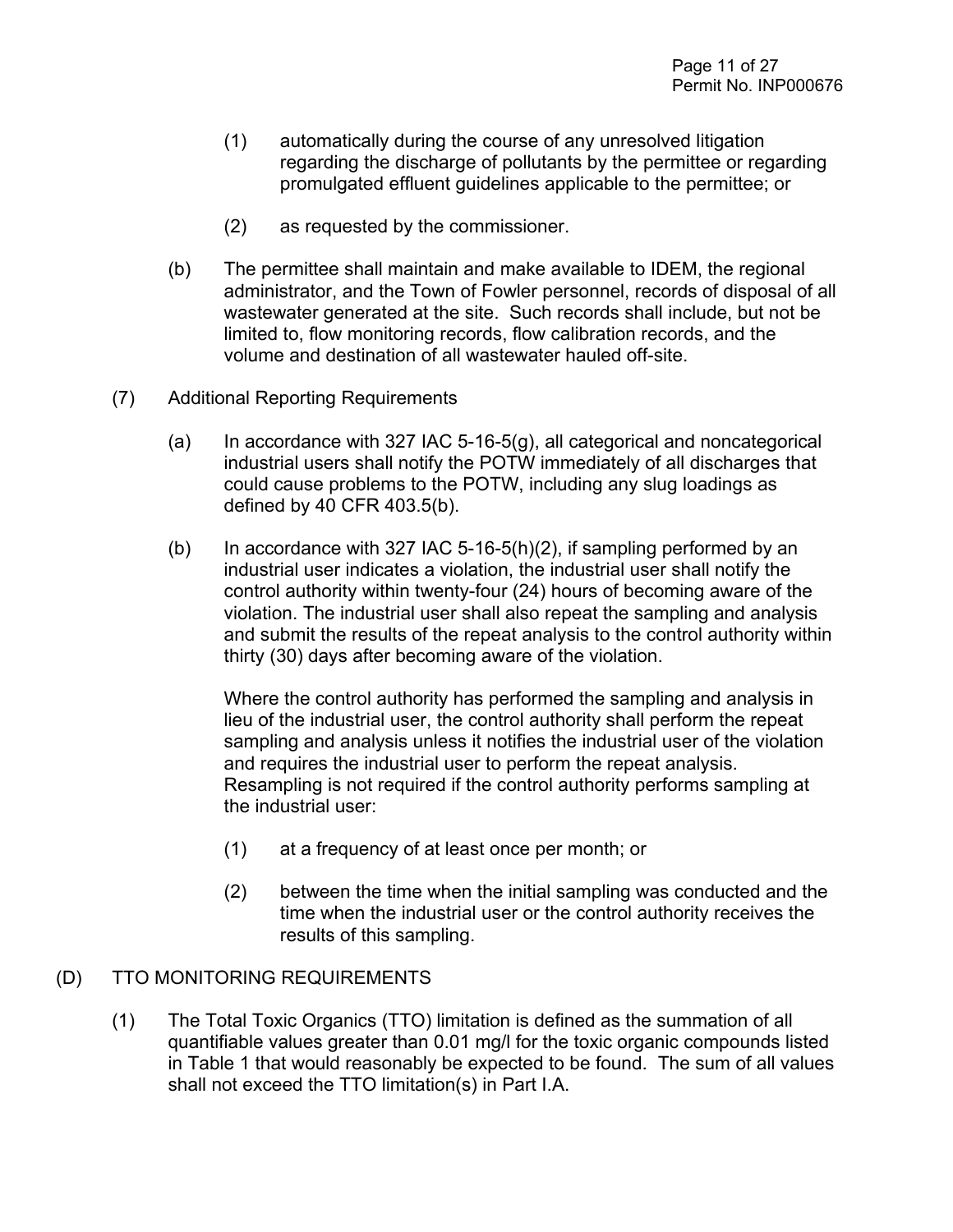All toxic organic samples must be collected, preserved and stored in accordance with 40 CFR 136, Appendix A. Samples for volatile organics must be analyzed within 14 days of collection. Samples for semi-volatile organics, PCBs and pesticides must be extracted within 7 days of collection and analyzed within 40 days of extraction.

Toxic organics shall be analyzed using U.S. EPA methods 624 (volatile organics), 625 (semi-volatile organics) and 608 (PCBs and pesticides) in 40 CFR 136, or other equivalent methods approved by U.S. EPA. Equivalent methods must be at least as sensitive and specific as methods 624, 625 and 608.

#### (2) Monitoring Alternative for TTO:

In lieu of monitoring for TTO, and at the discretion of the State, the permittee may make the following certification as a comment to the periodic reports required by 40 CFR 403.12(e):

"Based on my inquiry of the persons directly responsible for managing compliance with the pretreatment standard for total toxic organics (TTO), I certify that, to the best of my knowledge and belief, no dumping of concentrated toxic organics into the wastewater has occurred since filing the last discharge monitoring report. I further certify that this facility is implementing the solvent management plan submitted to the State."

This statement must be signed by the signatory on the DMR.

In requesting that no monitoring be required, the permittee shall submit a solvent management plan that specifies to the State's satisfaction the following conditions:

- (a) The toxic organic compounds used;
- (b) the method of disposal used instead of dumping, such as reclamation, contract hauling, incineration, etc.; and
- (c) the procedures for assuring that toxic organics do not routinely spill or leak into the wastewater.

In requesting that no monitoring be required, the permittee shall monitor for all toxic organics listed in Table 1 at least once and submit a copy of the analytical report(s) to the State. If the permittee can demonstrate compliance with the TTO limit and chooses the certification option in lieu of monitoring, the analytical report(s) shall be conducted and submitted for State approval within six months from the effective date of this permit.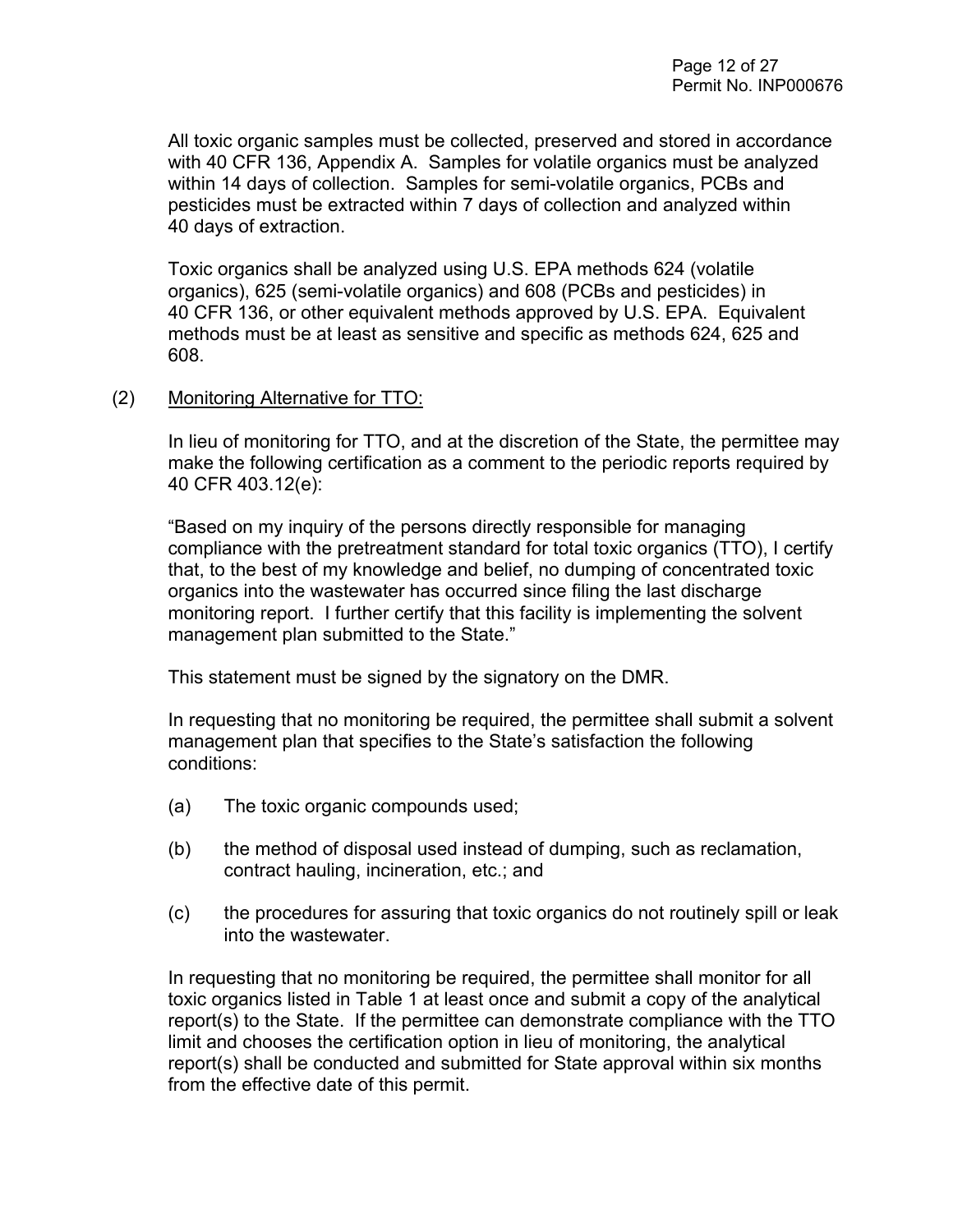If the permittee is capable of complying with the above conditions and chooses the certification option in lieu of monitoring, a solvent management plan shall be submitted for State approval within six months from the effective date of this permit.

If it is determined that monitoring is necessary to ensure compliance with the TTO limit, the permittee need analyze only for those toxic organics which would reasonably be expected to be present in the discharge.

#### (E) REOPENING CLAUSE

This permit shall be modified, or, alternatively, revoked and reissued, to comply with any applicable effluent limitation or standard issued or approved under Section 307(b) of the Clean Water Act, if the effluent limitation or standard so issued or approved:

- (1) contains different conditions or is otherwise more stringent than any effluent limitation in the permit; or
- (2) controls any pollutant not limited in the permit.

The permit, as modified or reissued under this paragraph, shall also contain any other requirements of the Act then applicable.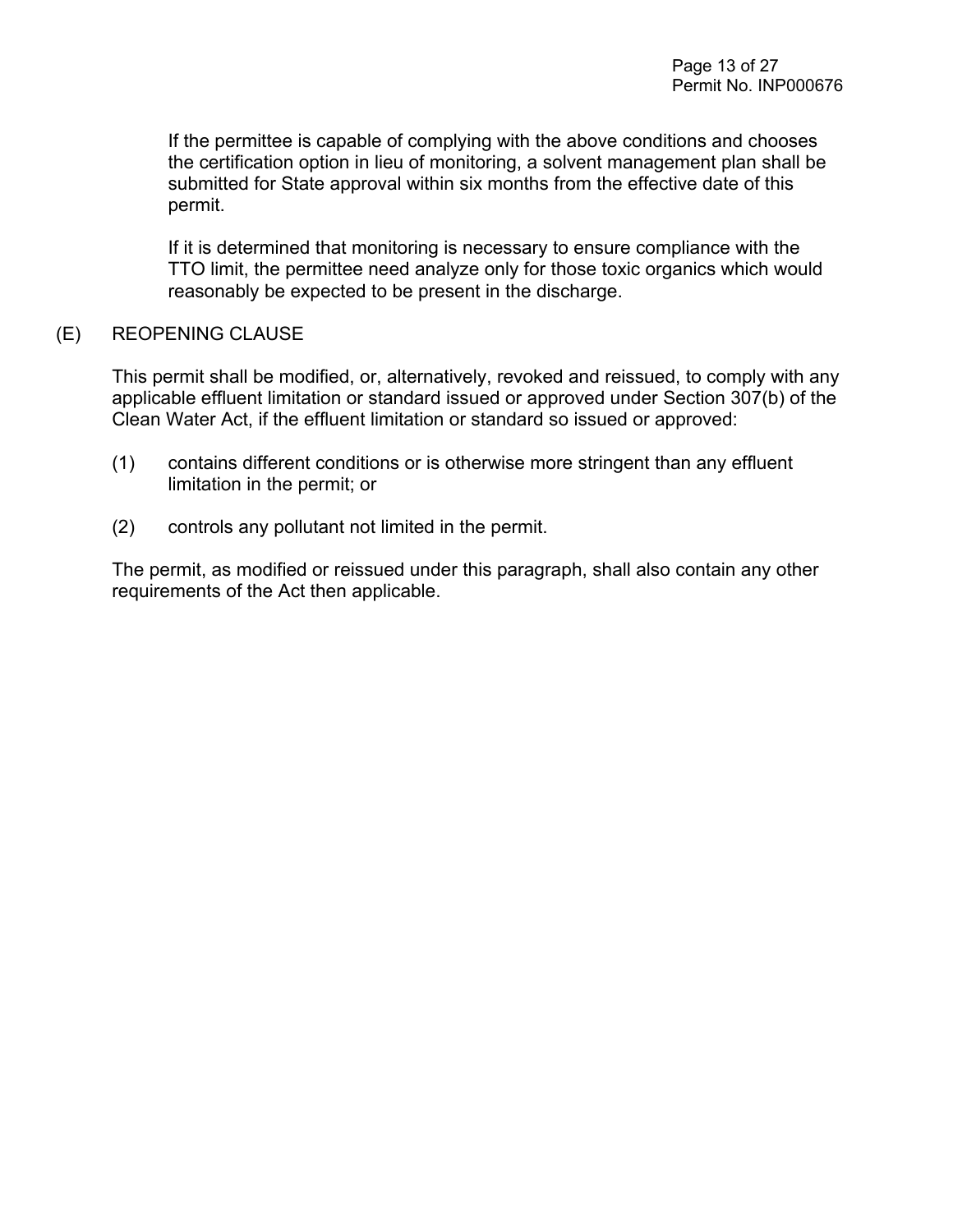#### PART II

### (A) RESPONSIBILITIES

#### (1) Duty to Comply

The permittee must comply with all terms and conditions of this permit. Any permit noncompliance constitutes a violation of the Clean Water Act (CWA) and the Environmental Management Act (EMA) and is grounds for:

- (a) enforcement action;
- (b) permit termination, revocation and reissuance, or modification; or
- (c) denial of a permit renewal application.

A permittee may claim an affirmative defense to a permit violation, however, if the circumstances of the noncompliance meet the criteria of an upset as defined in Part II.A.7, the provisions of Part I.A.3, or any defense as provided by local ordinance.

(2) Right of Entry

The permittee shall allow the Commissioner of the Indiana Department of Environmental Management or the Commissioner's authorized representatives (including an authorized contractor acting as a representative of the Commissioner), upon the presentation of the credentials and such other documents as may be required by law:

- (a) to enter upon the permittee's premises where a point source is located or where any records must be kept under the terms and conditions of this permit;
- (b) to have access to and copy at reasonable times any records that must be kept under the terms and conditions of this permit;
- (c) to inspect, at reasonable times:
	- (1) any monitoring equipment or method;
	- (2) any collection, treatment, pollution management, or discharge facilities; or
	- (3) practices required or otherwise regulated under the permit; and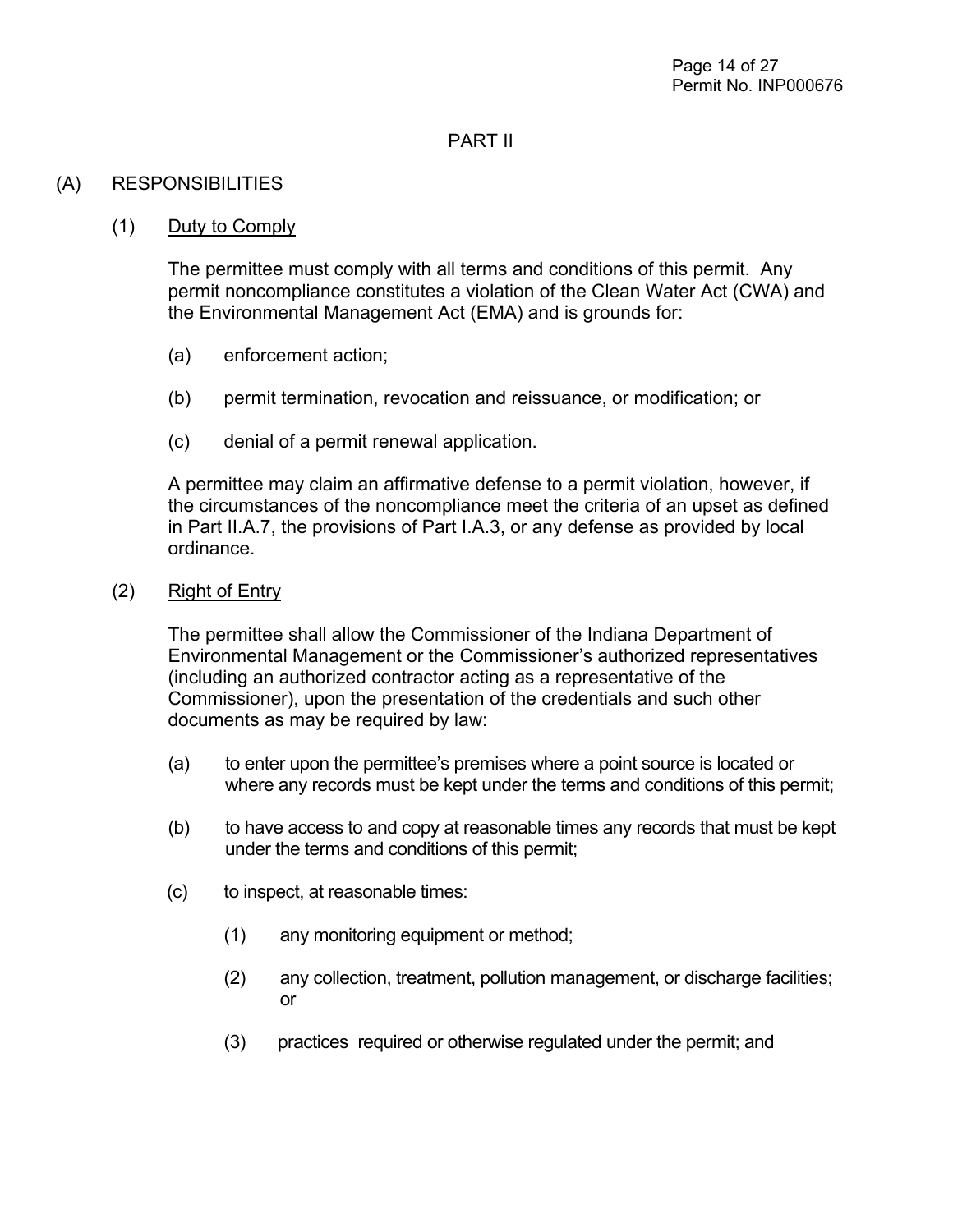(d) to sample or monitor, at reasonable times, any discharge of pollutants or internal wastestream (where necessary to ascertain the nature of a discharge of pollutants) for the purpose of evaluating compliance with the permit or as otherwise authorized.

#### (3) Change in Discharge

If the permittee intends to add a pollutant not limited by this permit or increase discharge of a pollutant limited by this permit, the permittee must notify the receiving POTW and apply for a permit modification from the commissioner prior to commencing discharge containing the additional pollutant. The application for permit modification must:

- (a) be completed on a form prescribed by the commissioner;
- (b) be signed in accordance with 327 IAC 5-2-22(a); and
- (c) be submitted to the commissioner no later than 120 days prior to the date that the permittee intends to commence discharge containing the additional pollutant.

#### (4) Duty to Mitigate Adverse Impact

The permittee shall take all reasonable steps to minimize any adverse impact to the POTW or to waters of the State resulting from noncompliance with the IWP permit, including such accelerated or additional monitoring necessary to determine the nature and impact of the non-complying discharge.

#### (5) Noncompliance Notification

- (a) If the permittee does not or will not be able to comply for any reason with any discharge limitation specified in this permit, the permittee shall provide the Indiana Department of Environmental Management and the Town of Fowler with the following information in writing, within twenty-four (24) hours of becoming aware of the noncompliance.
	- (1) a description of the discharge and cause of noncompliance.
	- (2) the period of noncompliance, including exact dates and times of the noncomplying event and the anticipated time when the discharge will return to compliance.
	- (3) steps being taken to reduce, eliminate, and prevent recurrence of the noncomplying discharge.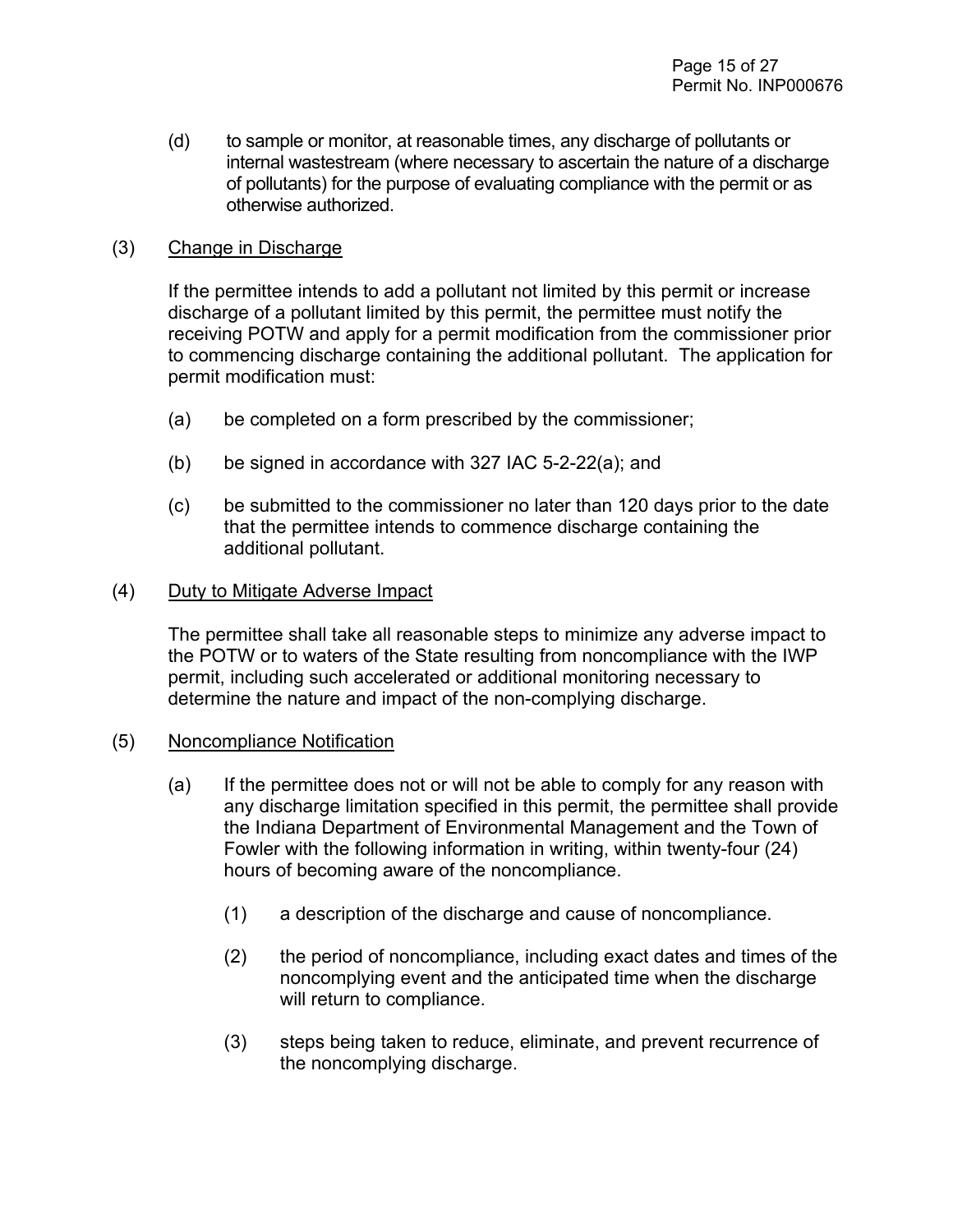The permittee may email the written notification of noncompliance to IDEM at [wwreports@idem.in.gov.](mailto:wwreports@idem.in.gov)

(b) If the permittee has any unexpected, unintended, abnormal, or unapproved discharge from the facility into the POTW, the permittee shall comply with the spill reporting and response requirements contained in 327 IAC 2-6.1-7, including the requirement to report the discharge to IDEM and to the receiving POTW within two hours of discovery of the discharge.

#### (6) Spills, Reporting, Containment, and Response

Notwithstanding the permittee's obligations under Part II.A.5 of this permit, the permittee shall comply with the spill reporting, containment, and response requirements in accordance with 327 IAC 2-6.1, as applicable.

- (7) Upset
	- (a) "Upset" means an exceptional incident in which there is unintentional and temporary noncompliance with any pretreatment standards or requirements in 327 IAC 5-2 because of factors beyond the reasonable control of the permittee. An upset does not include:
		- (1) noncompliance to the extent caused by operational error;
		- (2) improperly designed treatment facilities;
		- (3) inadequate treatment facilities;
		- (4) lack of preventive maintenance; or
		- (5) careless or improper operation.
	- (b) An upset shall constitute an affirmative defense to an action brought for noncompliance with the pretreatment standards or requirements if the requirements of subsection (c) are met.
	- (c) In order to establish an affirmative defense of upset, the permittee must provide properly signed, contemporaneous operating logs, or other relevant evidence of the following facts:
		- (1) An upset occurred and the permittee can identify the cause of the upset.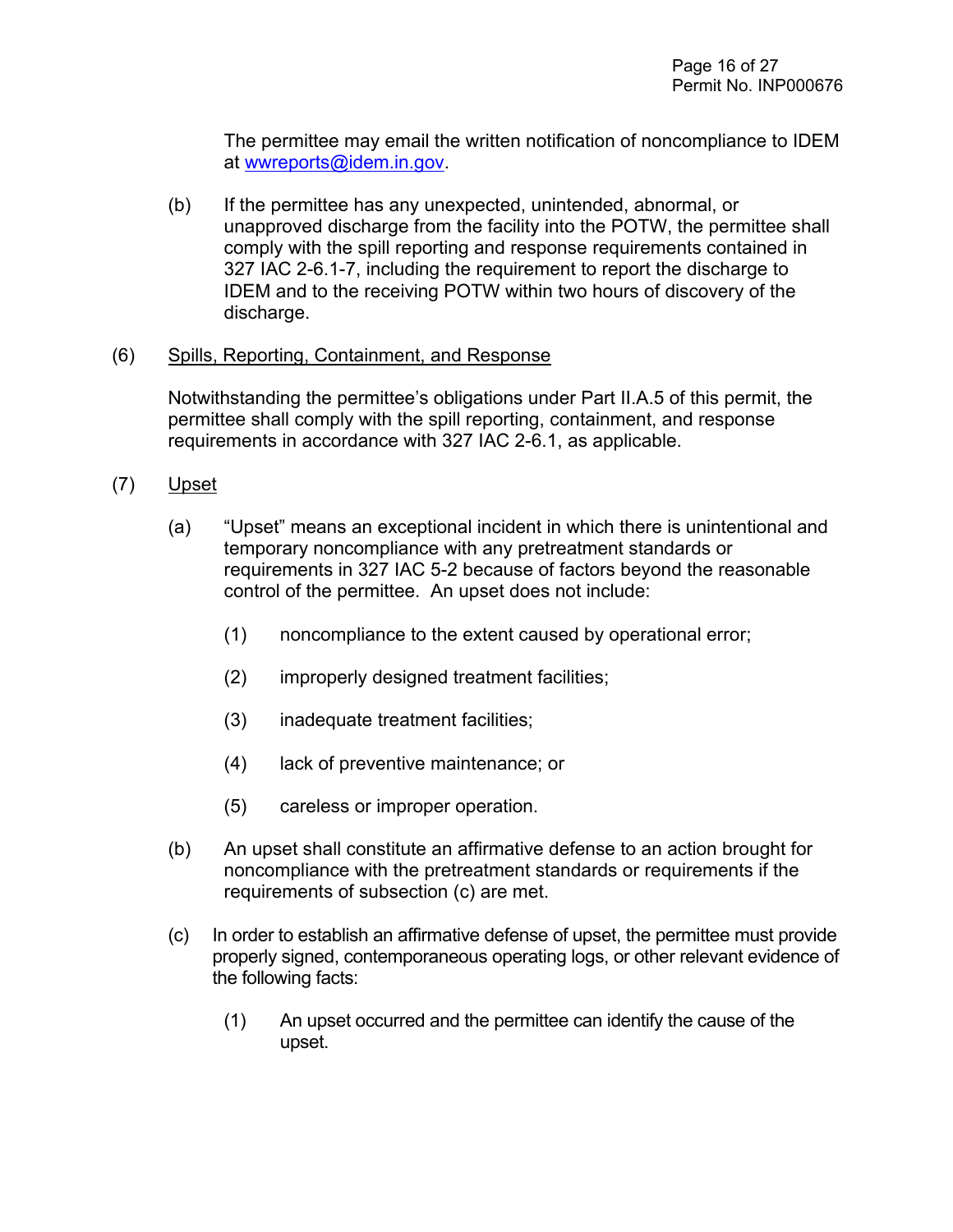- (2) The facility was being operated at the time in a prudent and workmanlike manner and in compliance with applicable operation and maintenance procedures.
- (3) The permittee submitted a report, to the POTW and control authority, within twenty-four (24) hours of becoming aware of the upset or within five (5) days, if an initial verbal report of the information is given to the required authority, and the report contained the following information:
	- (A) A description of the indirect discharge and cause of noncompliance.
	- (B) The period of noncompliance, including exact dates and times or the anticipated time the noncompliance is expected to continue if it is not corrected.
	- (C) Steps being taken or planned for reducing, eliminating, and preventing recurrence of the noncompliance.
- (d) In any enforcement proceeding, the permittee seeking to establish the occurrence of an upset shall have the burden of proof.
- (e) In the usual exercise of prosecutorial discretion, the control authority may review any claims that noncompliance was caused by an upset. No determinations made in the course of the review constitute the commissioner's final action subject to judicial review. The permittee will have the opportunity for a judicial determination on any claim of upset only in an enforcement action brought for noncompliance with the pretreatment standards or requirements.
- (f) The permittee shall control production or all discharges to the extent necessary to maintain compliance with the pretreatment standards or requirements upon reduction, loss, or failure of its treatment facility until the facility is restored or an alternative method of treatment is provided. This requirement applies when, among other things, the primary source of power of the treatment facility is reduced, is lost, or has failed.
- (8) Bypass
	- (a) The following definitions apply throughout this permit:
		- (1) "Bypass" means the intentional diversion of waste streams from any portion of a permittee's treatment facility.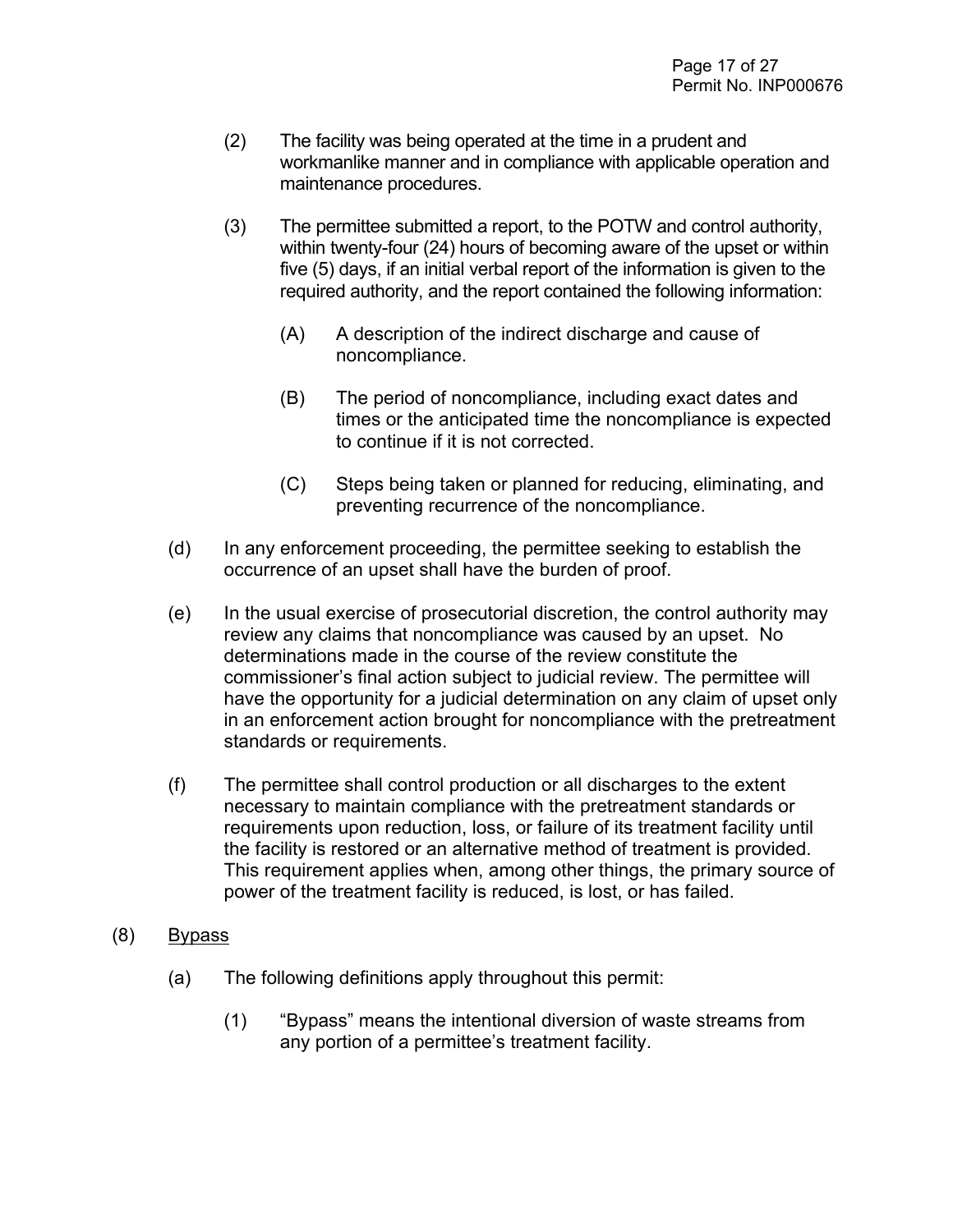- (2) "Severe property damage" means substantial physical damage to property, damage to the treatment facilities that causes them to become inoperable, or substantial and permanent loss of natural resources that can reasonably be expected to occur in the absence of a bypass. Severe property damage does not mean economic loss caused by delays in production.
- (b) The permittee may allow a bypass to occur if:
	- (1) it does not cause a violation of any pretreatment standard or requirement including discharge limitations contained in this permit; and
	- (2) it is for essential maintenance to assure efficient operation. These bypasses are not subject to the provisions of Part II.A.8(c) and Part II.A.8(d) of this permit.
- (c) The reporting requirements for a bypass are as follows:
	- (1) If the permittee knows in advance of the need for a bypass, it shall submit prior notice to the control authority, if possible, at least ten (10) days before the date of the bypass.
	- (2) If an unanticipated bypass exceeds a pretreatment standard or requirement including discharge limitations contained in this permit, the permittee shall give oral notice to the control authority within twenty-four (24) hours from the time the permittee becomes aware of the bypass. A written submission shall also be provided to IDEM within five (5) days of the time the permittee becomes aware of the bypass. The written submission must contain the following:
		- (A) A description of the bypass and its cause.
		- (B) The duration of the bypass, including exact dates and times and the anticipated time it is expected to continue if the bypass has not been corrected.
		- (C) The steps taken or planned to reduce, eliminate, and prevent reoccurrence of the bypass.
- (d) Bypass is prohibited, and an enforcement action may be taken against the permittee for a bypass unless the following are demonstrated:
	- (1) The bypass was unavoidable to prevent loss of life, personal injury, or severe property damage.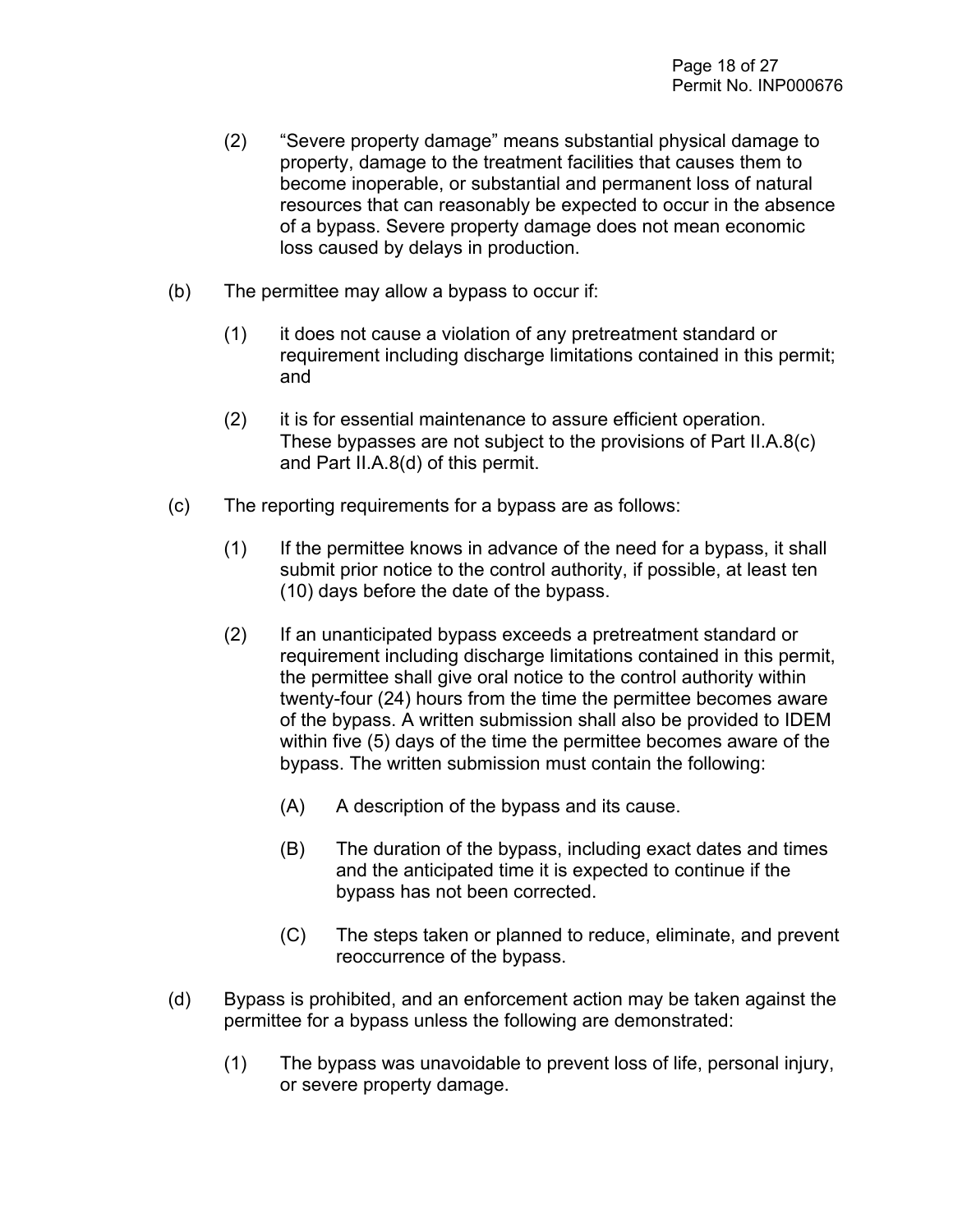- (2) There were no feasible alternatives to the bypass, such as any of the following:
	- (A) The use of auxiliary treatment facilities.
	- (B) Retention of untreated wastes.
	- (C) Maintenance during normal periods of equipment downtime. This condition is not satisfied if adequate back-up equipment should have been installed in the exercise of reasonable engineering judgment to prevent a bypass that occurred during normal periods of equipment downtime or preventative maintenance.
- (3) The permittee submitted notices as required under Part II.A.8(c).
- (4) A planned bypass is approved in advance by IDEM after determining that the bypass will not violate Part II.A.8(d)(1) through (3).

#### (9) Facilities Operation and Maintenance

The permittee shall at all times maintain in good working order and efficiently operate all facilities or systems (and related appurtenances) for collection and treatment that are installed or used by the permittee and necessary for achieving compliance with the terms and conditions of this permit in accordance with 327 IAC 5-2-8(9).

This provision does not act as an independent source of authority to set effluent limitations. Such limitations will be based on the design removal rates of installed treatment facilities only as required under this article. Nor should this provision be construed to require the operation of installed treatment facilities that are unessential for achieving compliance with the terms and conditions of the permit.

#### (10) Removed Substances

Solids, sludges, filter backwash, or other pollutants removed from or resulting from treatment or control of wastewaters shall be disposed of in compliance with applicable Indiana statutes and rules, including any applicable portions of 327 IAC 6.1 and 329 IAC 10.

#### (11) Power Failures

When a power source is used to operate wastewater treatment facilities in order to maintain compliance with the effluent limitations and prohibitions of this permit, the permittee shall either: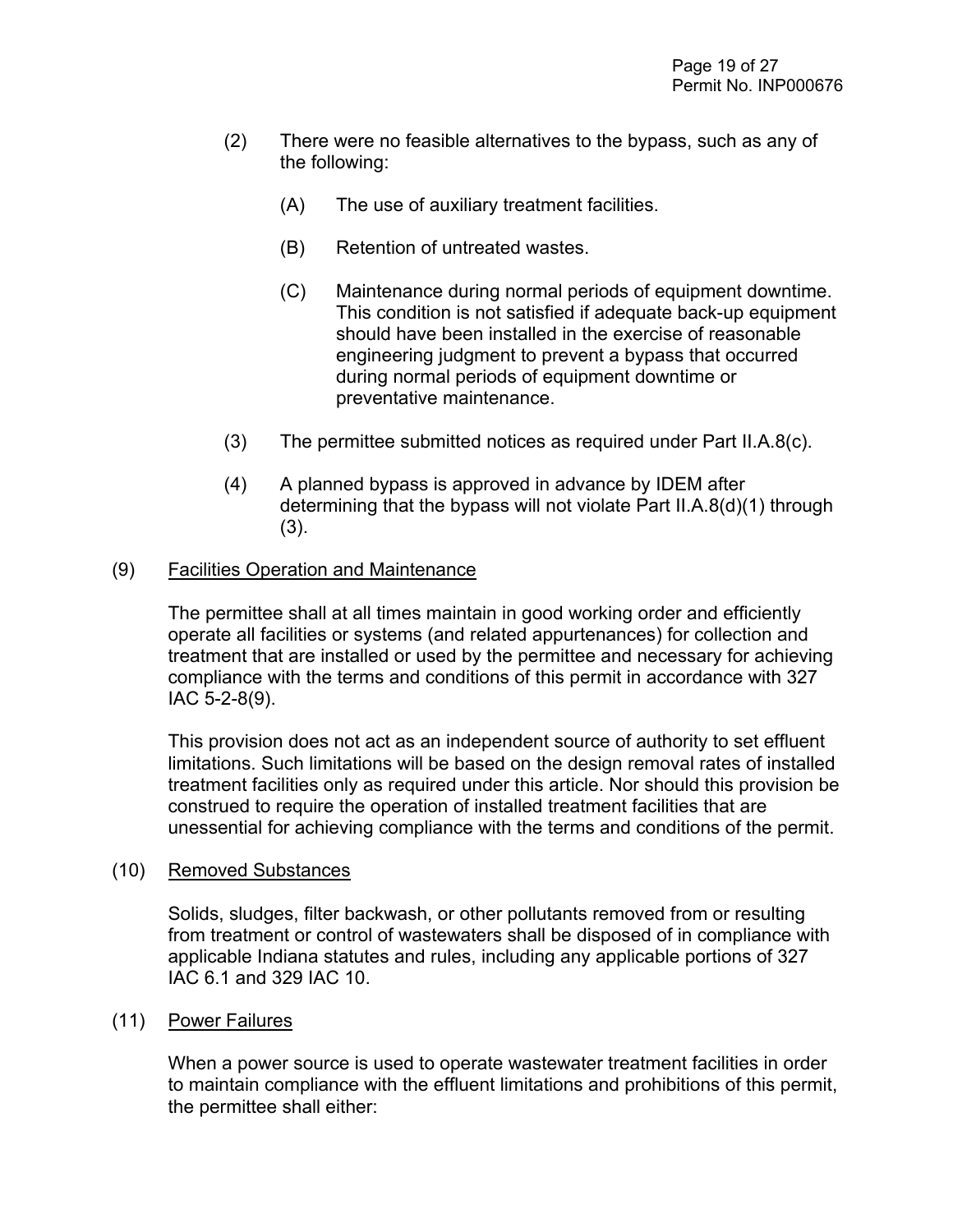- (a) provide an alternative power source sufficient to operate facilities utilized by the permittee to maintain compliance with the effluent limitations and conditions of this permit; or
- (b) upon the reduction, loss, or failure of one or more of the primary sources of power to facilities utilized by the permittee to maintain compliance with the effluent limitations and conditions of this permit, the permittee shall halt, reduce, or otherwise control production and/or discharge in order to maintain compliance with the effluent limitations and conditions of this permit.

#### (12) Operator Certification

The permittee shall have the wastewater treatment facilities under the responsible charge of an operator certified by the Commissioner in a classification corresponding to the classification of the wastewater treatment plant as required by IC 13-18 and 327 IAC 5-22. In order to operate a wastewater treatment plant the operator shall have qualifications as established in 327 IAC 5- 22-7.

#### (13) Construction Permit

The permittee shall not construct, install, or modify any water pollution control facility except in accordance with 327 IAC 3 and IC 13-14-8-11.6. Upon completion of any construction, the permittee must notify the Compliance Evaluation Section of the Office of Water Quality in writing.

#### (14) Containment Facilities

When cyanide or cyanogen compounds are used in any of the processes at this facility the permittee shall provide approved facilities for the containment of any losses of these compounds in accordance with the requirements of 327 IAC 2-2-1.

#### (B) ADDITIONAL RESPONSIBILITIES

#### (1) Effect of Permit Issuance

This permit does not affect any pretreatment requirements, including any standards or prohibitions, established by local ordinance of the Town of Fowler.

(2) Permit Renewal

If the permittee wishes to continue an activity regulated by this permit after the expiration date of this permit, the permittee must apply for and obtain a new IWP permit. An application for an IWP permit must conform to the following:

(a) Be completed on a form prescribed by the commissioner;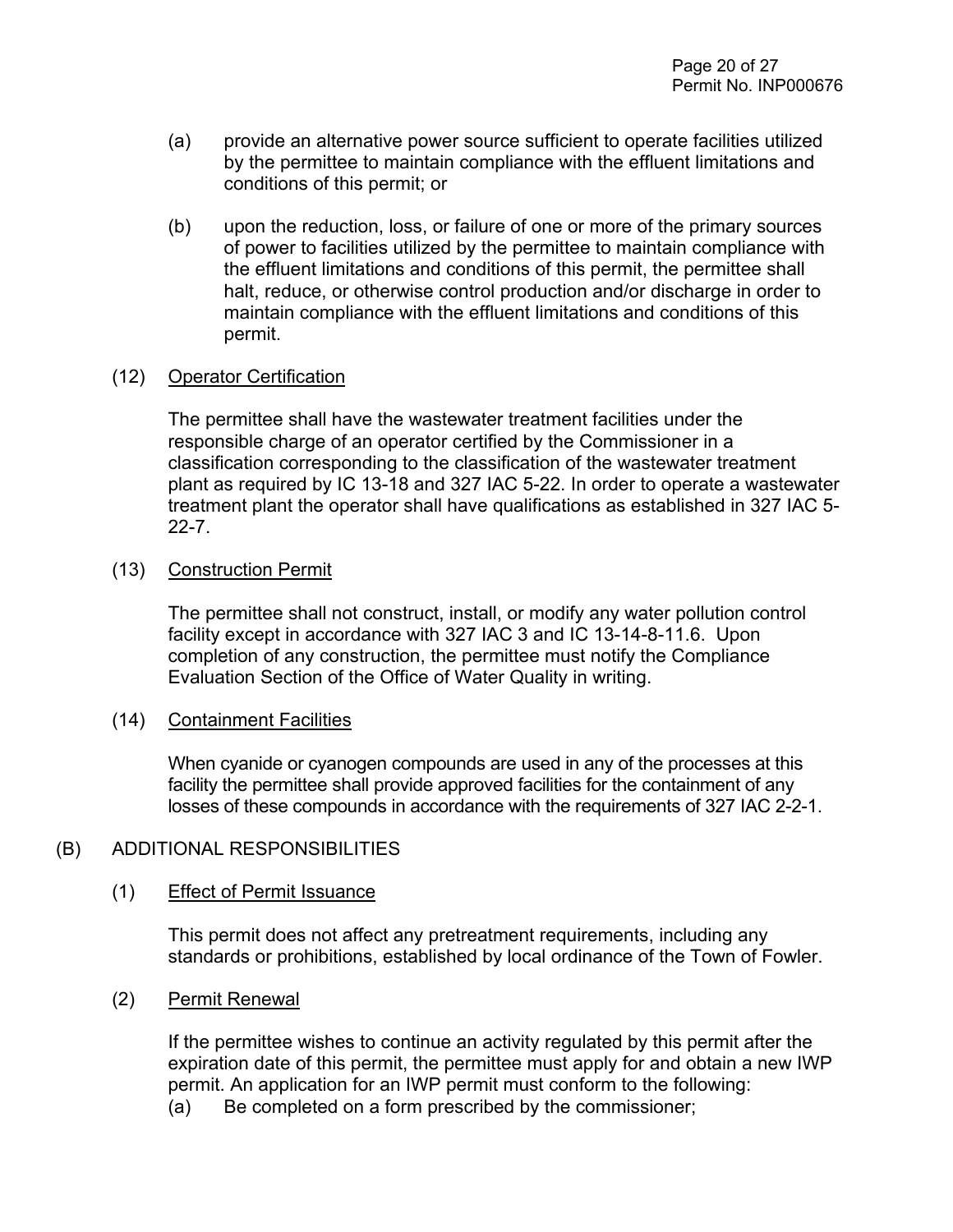- (b) Be signed in accordance with 327 IAC 5-2-22(a);
- (c) Be submitted to the commissioner no later than one hundred eighty (180) days prior to the expiration date of an existing permit if the industrial user intends to continue discharging to the POTW.

#### (3) Permit Modification

This permit may be modified in whole or in part, revoked and reissued, or terminated during its term for cause in accordance with the pertinent provisions of 327 IAC 5-2-16. The permittee must:

- (a) report to the commissioner plans for or information about any activity that has occurred or will occur that would constitute cause for modification or revocation and reissuance;
- (b) comply with the existing IWP permit until it is modified or reissued; and
- (c) abide by the commissioner's decision:
	- (1) to modify or revoke and reissue the permit; and
	- (2) require submission of a new application as required by 327 IAC 5-21-3.

#### (4) Permit Transferability

- (a) A permit may be transferred by the permittee to a new owner or operator only if the permit has been modified or revoked and reissued under 327 IAC 5-2- 16(c)(1) or 16(e)(4), to identify the new permittee and incorporate such other requirements as may be necessary under the CWA. A permit may be transferred to another person by a permittee, without modification or revocation and reissuance being required, if the following occurs:
	- (1) The current permittee notifies the commissioner at least thirty (30) days in advance of the proposed transfer date.
	- (2) A written agreement containing a specific date for transfer of permit responsibility and coverage between the current permittee and the transferee (including acknowledgment that the existing permittee is liable for violations up to that date, and that the transferee is liable for violations from that date on) is submitted to the commissioner.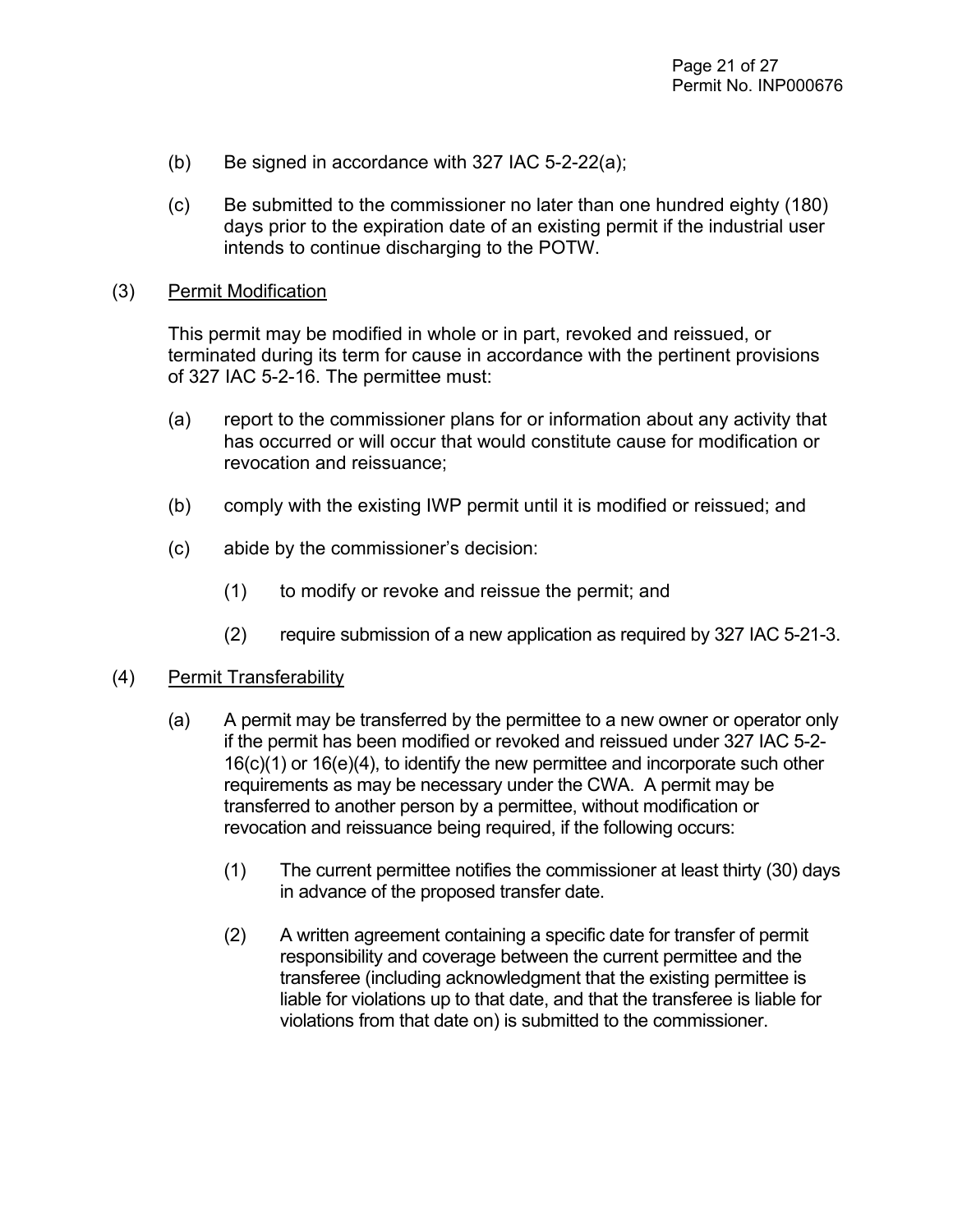- (3) The transferee certifies in writing to the commissioner intent to operate the facility without making such material and substantial alterations or additions to the facility as would significantly change the nature or quantities of pollutants discharged and thus constitute cause for permit modification under 327 IAC 5-2-16(d) . However, the commissioner may allow a temporary transfer of the permit without permit modification for good cause, e.g., to enable the transferee to purge and empty the facility's treatment system prior to making alterations, despite the transferee's intent to make such material and substantial alterations or additions to the facility.
- (4) The commissioner, within thirty (30) days, does not notify the current permittee and the transferee of the intent to modify, revoke and reissue, or terminate the permit and to require that a new application be filed rather than agreeing to the transfer of the permit.
- (5) Signature Requirements
	- (a) The reports required by Part I.C.2 of this Permit must be signed by one (1) of the following:
		- (1) A responsible corporate officer. As used in this subdivision, "responsible corporate officer" means:
			- (A) a president, secretary, treasurer, or vice-president of the corporation in charge of a principal business function, or any other person who performs similar policy or decision-making functions for the corporation; or
			- (B) The manager of one (1) or more manufacturing, production, or operating facilities provided the manager is authorized to make management decisions that govern the operation of the regulated facility including having the explicit or implicit duty to make major capital investment recommendations, and initiating and directing other comprehensive measures to assure long-term environmental compliance with environmental laws and regulations; the manager can ensure that the necessary systems are established or actions taken to gather complete and accurate information for permit application requirements; and where authority to sign documents has been assigned or delegated to the manager in accordance with corporate procedures.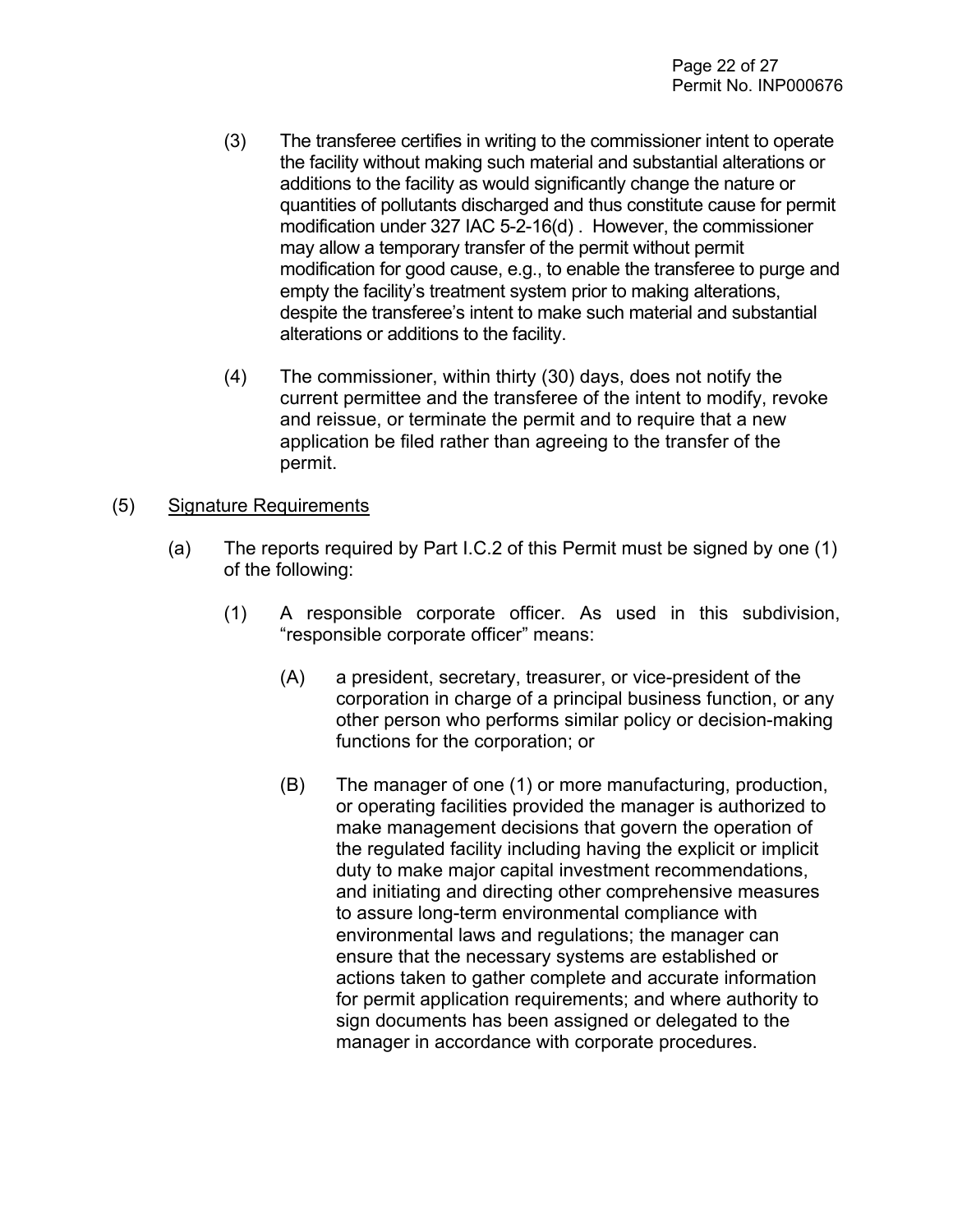- (2) A general partner or proprietor or manager if the industrial user submitting the reports is a partnership or sole proprietorship, respectively.
- (3) A duly authorized representative of the individual designated in either Part II.B.5(a)(1)(A) or Part II.B.5(a)(1)(B) of this permit if:
	- (A) the authorization is made in writing by the individual described in either Part II.B.5(a)(1)(A) or Part II.B.5(a)(1)(B) of this permit;
	- (B) the authorization specifies either an individual or a position having responsibility for the overall operation of the facility from which the industrial discharge originates, such as the position of plant manager, operator of a well, or well field superintendent, or a position of equivalent responsibility, or having overall responsibility for environmental matters for the company; and
	- (C) the written authorization is submitted to the commissioner.
- $(4)$  If an authorization under subdivision  $(3)$  is no longer accurate because a different individual or position has responsibility for the overall operation of the facility or overall responsibility for environmental matters for the company, a new authorization satisfying the requirements of subdivision (3) must be submitted to the commissioner prior to or together with any reports to be signed by an authorized representative.
- (b) A report required by this section that relates to the actual operation of or discharge from a pretreatment facility must be prepared by or under the direction of a wastewater treatment plant operator certified under IC 13- 18-11, if a certified operator is required.

#### (6) Penalties for False Reporting

In accordance with 327 IAC 5-2-8(15), Section 309(c)(4) of the Clean Water Act (U.S.C. 1319(c)(4)) provides that any person who knowingly makes any false statement, representation, or certification in any record or other document submitted or required to be maintained under this permit, including monitoring reports or reports of compliance or noncompliance shall, upon conviction, be punished by a fine of not more than ten thousand dollars (\$10,000) per violation, or by imprisonment for not more than one hundred eighty (180) days per violation, or by both.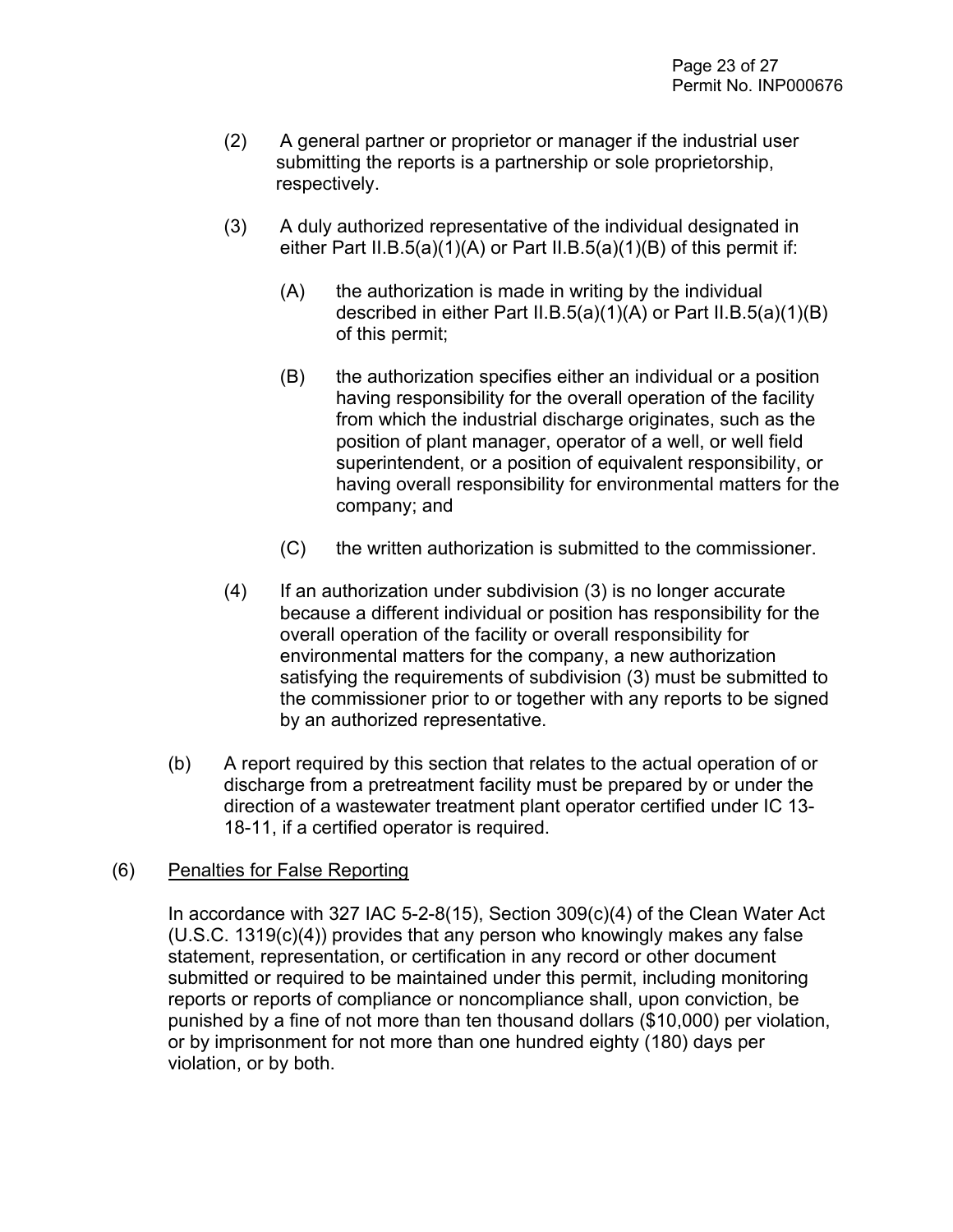IC 13-30-10-1 provides that a person who knowingly or intentionally renders inaccurate or inoperative a recording device or a monitoring device required to be maintained by a permit issued by the department commits a class B misdemeanor.

#### (7) Penalties for Tampering or Falsification

In accordance with 327 IAC 5-2-8(10), Section 309(c)(4) of the Clean Water Act (33 U.S.C. 1319(c)(4)) provides that any person who falsifies, tampers with, or knowingly renders inaccurate any monitoring device or method required to be maintained under a permit shall, upon conviction, be punished by a fine of not more than ten thousand dollars (\$10,000) per violation, or by imprisonment for not more than one hundred eighty (180) days per violation, or by both.

IC 13-30-10-1 provides that a person who knowingly or intentionally renders inaccurate or inoperative a recording device or a monitoring device required to be maintained by a permit issued by the department commits a class B misdemeanor.

- (8) Enforcement
	- (a) A violation of the pretreatment rules may:
		- (1) subject a person causing or contributing to the violation to administrative or judicial enforcement proceedings, under IC 13-30- 3, and the penalties provided under IC 13-30-4;
		- (2) be cause for:
			- (A) modification;
			- (B) revocation and reissuance; or
			- (C) termination;

of the industrial wastewater pretreatment permit; and

- (3) warrant the invocation of emergency procedures under IC 13-14-10.
- (b) The initiation of any action in response to a violation of the pretreatment rules does not preclude initiation of any other response.
- (c) A violation of the pretreatment rules includes the following:
	- (1) The indirect discharge of pollutants in contravention of an applicable pretreatment standard or other applicable discharge limitation.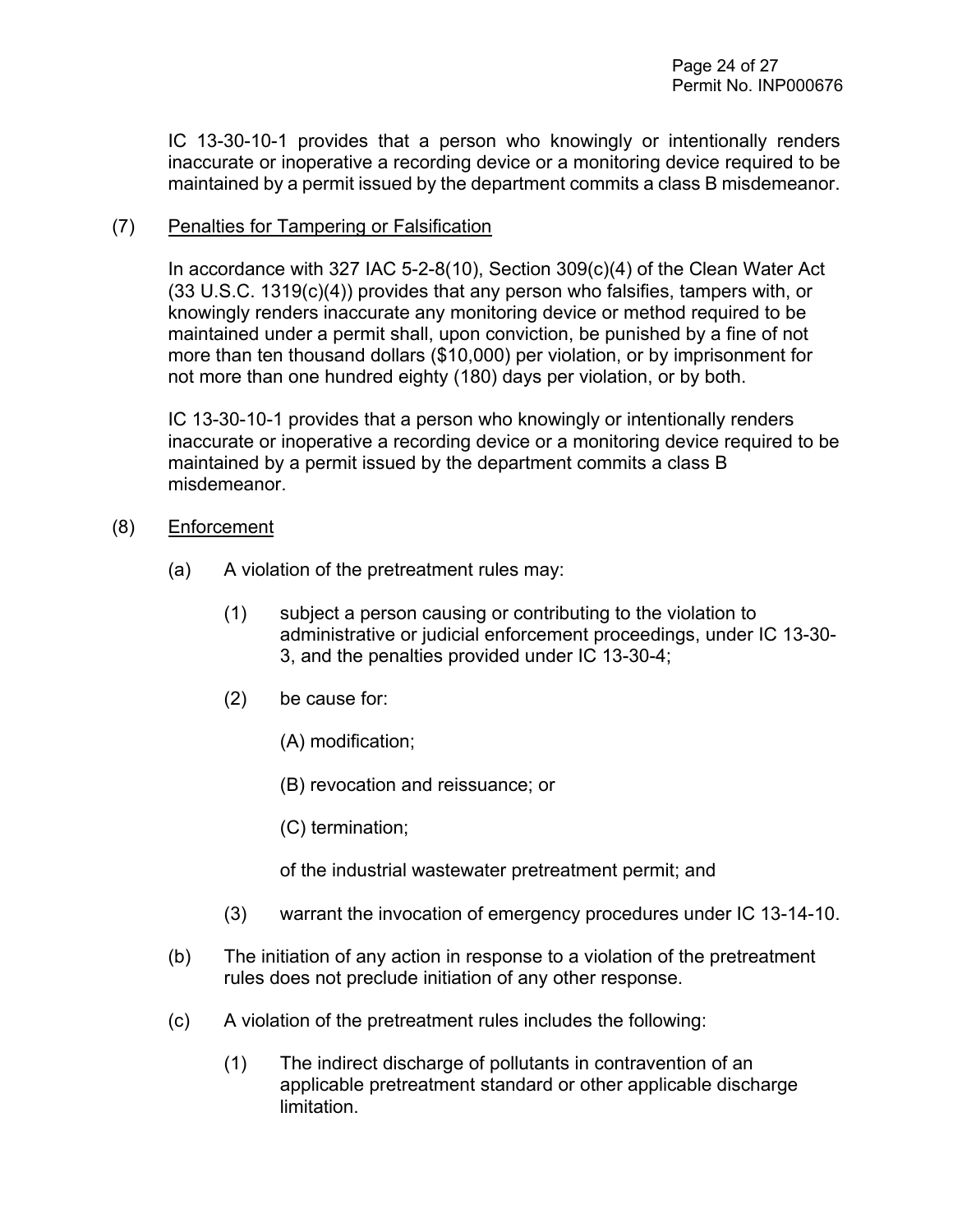- (2) The indirect discharge of pollutants without a permit from a significant industrial discharger as determined by IDEM.
- (3) A violation of discharge limitations or other terms and conditions of the permit where an IWP permit is required under the pretreatment rules.
- (4) Failure to comply with any other applicable pretreatment requirement.
- (5) Failure to:
	- (A) allow entry, inspection, and monitoring by representatives of the commissioner when requested in accordance with applicable law; or
	- (B) carry out monitoring, recording, and reporting required under this permit.
- (d) It shall not be a defense for a permittee in an enforcement action that it would have been necessary to halt or reduce the permitted activity in order to maintain compliance with the conditions of the permit.

#### (9) Oil and Hazardous Substance Liability

Nothing in this permit shall be construed to preclude the institution of any legal action or relieve the permittee from any responsibilities, liabilities, or penalties to which the permittee is or may be subject under Section 311of the Act.

#### (10) Property Rights

The issuance of this permit does not convey any property rights in either real or personal property, or any exclusive privileges, nor does it authorize any injury to private property or any invasion of personal rights or infringement of Federal, State, or local laws or regulations.

#### (11) Severability

The provisions of this permit are severable and if any provision of this permit, or the application of any provision of this permit to any circumstances to held invalid, the application of such provision to other circumstances and the remainder of this permit shall not be affected thereby.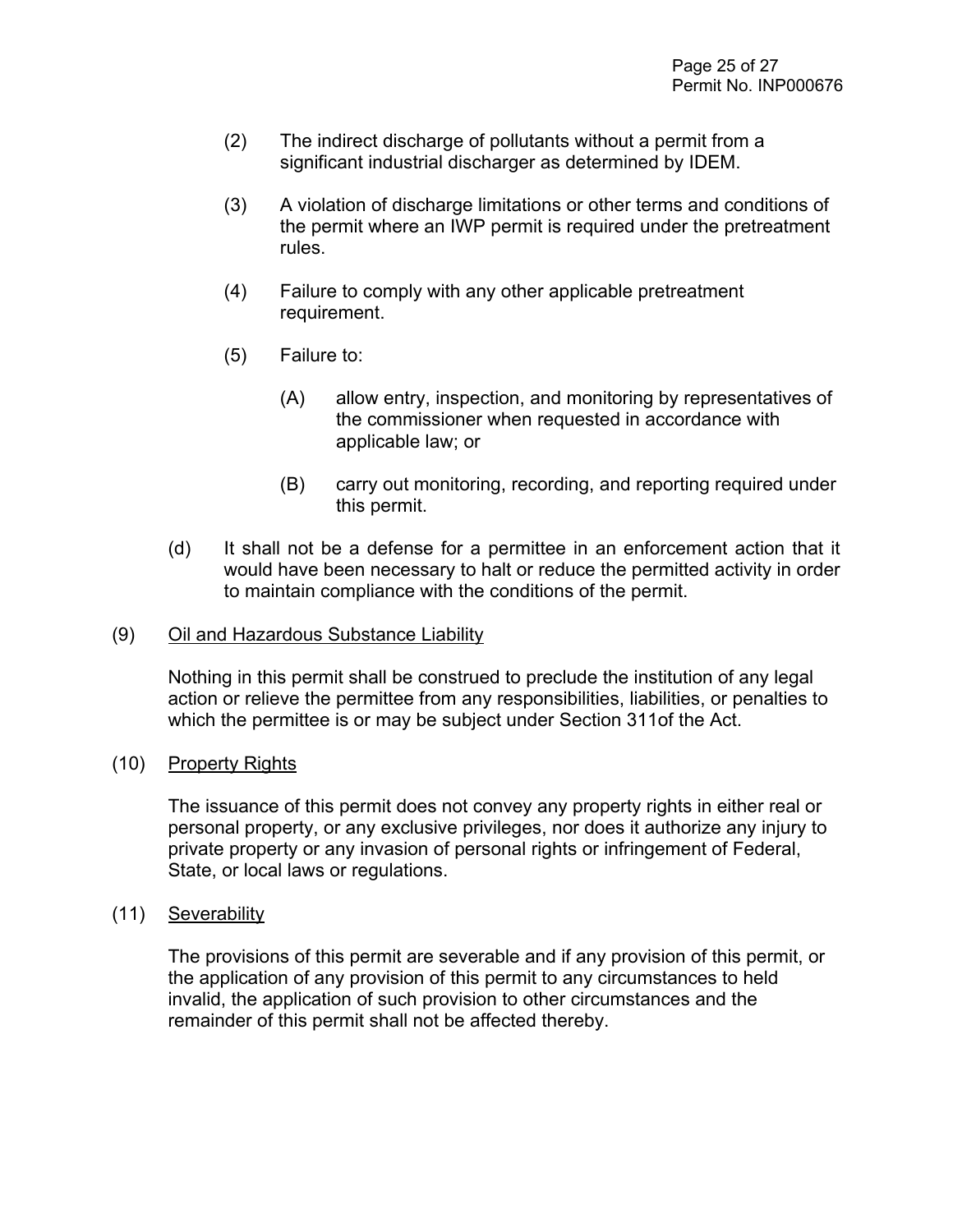#### TABLE 1. **TOXIC ORGANICS**

**ETHERS** I.

V.

- Ether, bis(2-chloroethyl) Ether, bis(2-chloroisopropyl) Ether, 2-chloroethyl vinyl Ether, 4-chlorophenyl phenyl Ether, 4-bromophenyl phenyl Bis (2-chloroethoxy) methane
- **PHTHALATES** Ш.

Phthalate, dimethyl; DMP Phthalate, diethyl; DEP Phthalate, di-n-butyl; DBP Phthalate, di-n-octyl; DOP Phthalate, bis(2-ethylhexyl); DEHP Phthalate, butyl benzyl; BBP

#### NITROGEN COMPOUNDS Ш.

Nitrosamine, dimethyl-Nitrosamine, diphenyl-Nitrosamine, di-n-propyl-Benzidine Benzidine, 3,3'-dichloro-Hydrazine, 1,2-diphenyl-Acrylonitrile

#### IV. **PHENOLS**

Phenol Phenol, 2-chloro Phenol, 2,4-dichloro-; 2,4-DCP Phenol, 2,4,6-trichloro-Phenol, pentachloro-; PCP Phenol, 2-nitro-Phenol, 4-nitro-<br>Phenol, 2,4-dinitro-; 2,4-DNP Phenol, 2,4-dimethylm-Cresol, p-chloroo-Cresol, 4,6-dinitro-; DNOC

**AROMATICS** 

Benzene Benzene, chloro-Benzene, 1,2-dichloro-Benzene, 1.3-dichloro-Benzene, 1,4-dichloro-Benzene, 1,2,4-trichloro-Benzene, hexachloro-; HCB Benzene, ethyl-Benzene, nitro-Toluene Toluene, 2,4-dinitro-; DNT Toluene, 2,6-dinitro-

POLYNUCLEAR AROMATIC VI. HYDROCARBONS (PAHs)

> 2-Chloronaphthalene Benzo (a) anthracene Benzo (b) fluoranthene; B(b)F Benzo (k) fluoranthene; B(k)F Benzo (a) pyrene; B(a)P<br>Ideno (1,2,3-cd) pyrene; IP Dibenzo (a,h) anthracene; DBA Benzo (ghi) perylene<br>Acenaphthene Acenaphthylene Anthracene Chrysene Fluoranthene Fluorene Naphthalene Phenanthrene Pyrene

VII. PCB's

> PCB-1016: Aroclor 1016 PCB-1221; Aroclor 1221 PCB-1232; Aroclor 1232 PCB-1242; Aroclor 1242 PCB-1248; Aroclor 1248 PCB-1254; Aroclor 1254 PCB-1260; Aroclor 1260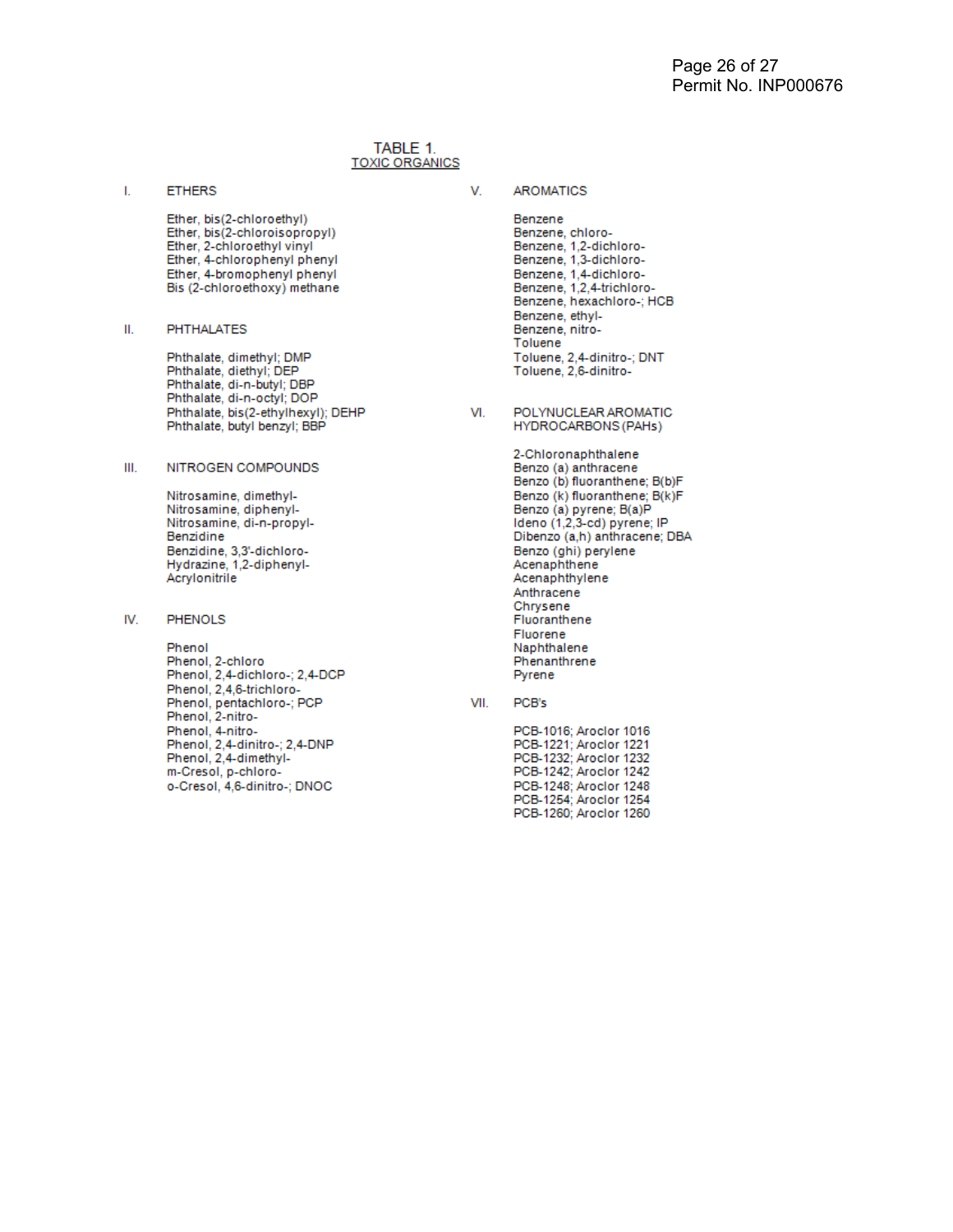#### TABLE 1. (CONTINUED) **TÒXIC ORGANICS**

VIII. HALOGENATED HYDROCARBONS; HALOGENATED ALIPHATICS

> Methane, chloro-; methyl chloride Methane, dichloro-; Methylene chloride Methane, trichloro-; chloroform Methane, tetrachloro-; Carbon tetrachloride Methane, bromo-; methyl bromide Methane, dichlorobromo-Methane, chlorodibromo-Methane, tribromo-; bromoform Ethane, chloro-Ethane, 1,1-dichloro-Ethane, 1,2-dichloro-Ethane, 1,1,1-trichloro-Ethane, 1,1,2-trichloro-<br>Ethane, 1,1,2,2-tetrachloro-Ethane, hexachloro-Ethylene, chloro-; Vinyl Chloride Ethylene, 1,1-dichloro-; 1,1-DCE<br>Ethylene, 1,2-trans-dichloro-Ethylene, trichloro-; TCE Ethylene, tetrachloro-; Perchloroethylene Propane, 1,2-dichloro-Propylene, 1,3-dichloro-Butadiene, hexachloro-; HCBD Cyclopentadiene, hexachloro-; HCCPD

#### IX. **PESTICIDES**

alpha-Endosulfan Endosulfan sulfate beta-Endosulfan Hexachlorocyclohexanes: alpha-BHC beta-BHC gamma-BHC delta-BHC; Lindane Aldrin; HHDN Dieldrin; HEOD 4,4'-DDE 4,4'-DDT; p,p'-DDT 4,4'-DDD; p,p'-DDD; p,p'-TDE Endrin Endrin aldehyde Heptachlor Heptachlor epoxide Chlordane Toxaphene

Х. OXYGENATED COMPOUNDS

Acrolein

XI. MISCELLANEOUS

> Isophorone 2,3,7,8-tetrachlorodibenzo-p-dioxin; **TCDD**; dioxin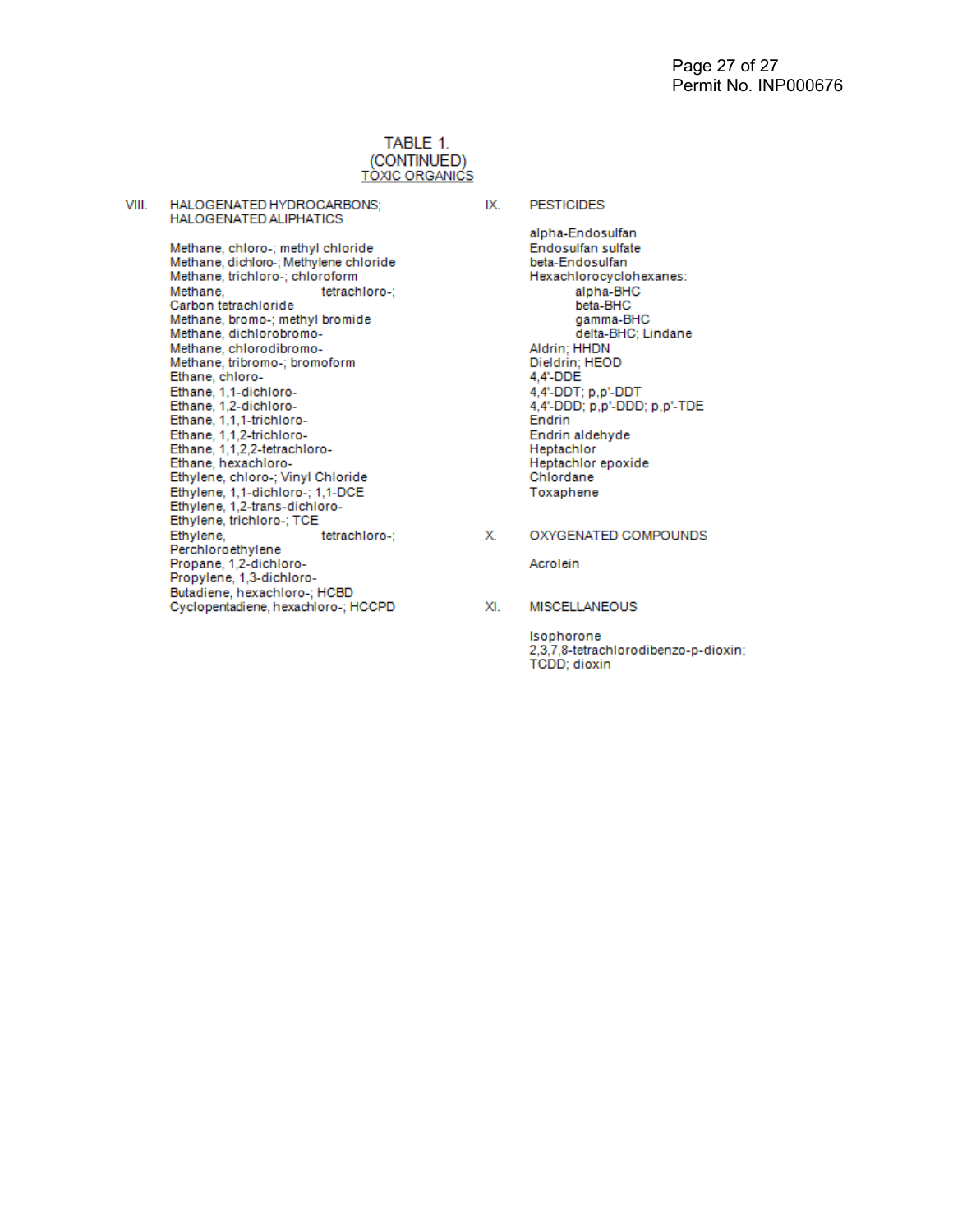

#### **Industrial Wastewater Pretreatment (IWP) Briefing Memo for American GardenWorks, Inc. Draft: April 2022**

# **Indiana Department of Environmental Management**

100 North Senate Avenue Indianapolis, Indiana 46204 (317) 232-8603 Toll Free (800) 451-6027 www.idem.IN.gov

| <b>Permittee:</b>         | American GardenWorks, Inc.                    |
|---------------------------|-----------------------------------------------|
|                           | 407 South Adeway Road                         |
|                           | Fowler, IN 47944                              |
| <b>Existing Permit</b>    | Permit Number: INP000676                      |
| Information:              | Expiration Date: August 31, 2022              |
| <b>Facility Contact:</b>  | Jeremy Brown, VP & General Manager            |
|                           | (765)869-4033, jeremy@americangardenworks.com |
| <b>Facility Location:</b> | 407 South Adeway Road                         |
|                           | Fowler, IN 47944                              |
|                           | <b>Benton County</b>                          |
| <b>Receiving POTW:</b>    | <b>Fowler Waste Water Department</b>          |
|                           | 903 South Adeway Road                         |
|                           | Fowler, IN 47944                              |
|                           | NPDES Permit # IN0050253                      |
| <b>Proposed Action:</b>   | <b>Renew Permit</b>                           |
|                           | Date Application Received: March 1, 2022      |
| <b>Source Category</b>    | <b>Industrial Pretreatment</b>                |
| <b>Permit Writer:</b>     | Megan Miller, Environmental Manager           |
|                           | $(317)$ 233-1854, mmiller@idem.in.gov         |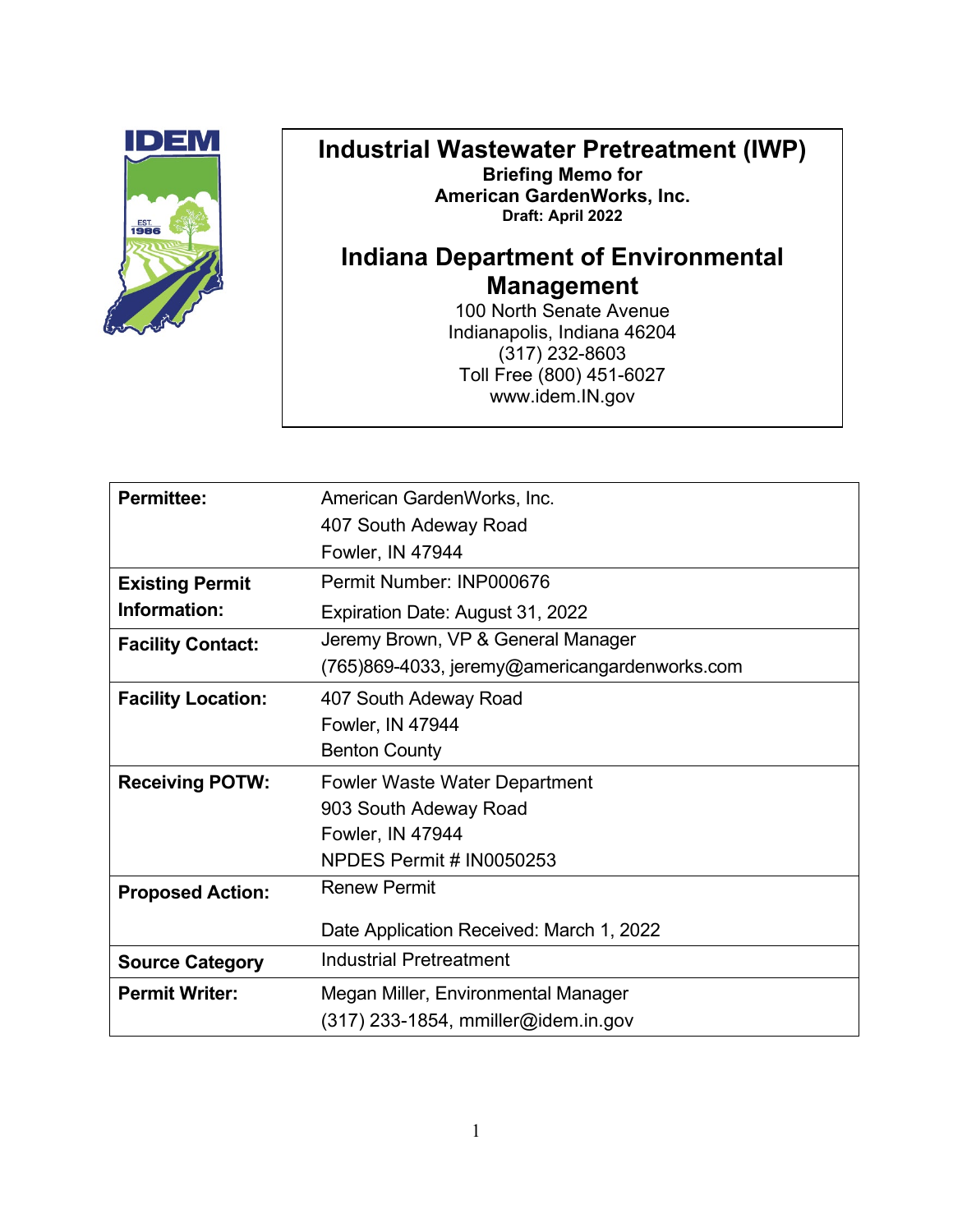# **Table of Contents**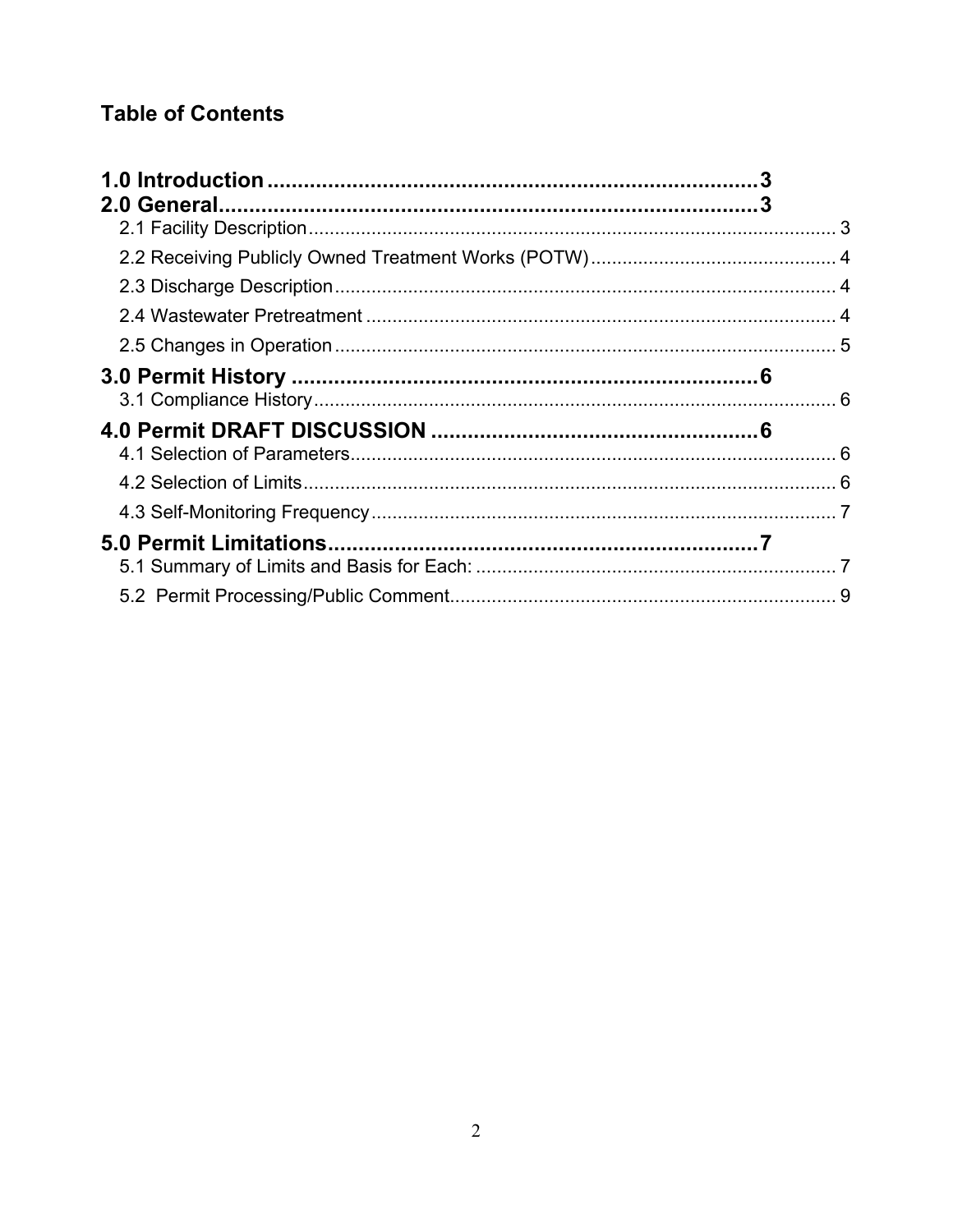#### <span id="page-31-0"></span>**1.0 INTRODUCTION**

The Indiana Department of Environmental Management (IDEM) received an Industrial Wastewater Pretreatment (IWP) Permit application from American GardenWorks, Inc. on March 1, 2022. The current five year permit was issued with an effective date of September 1, 2017 in accordance with 327 IAC 5-2-6(a). The permit was subsequently modified on March 12, 2020 to change from a continuous discharger to a batch discharger. A five year permit is proposed in accordance with 327 IAC 5-2-6(a).

The Federal Water Pollution Control Act of 1972 and subsequent amendments require a National Pollutant Discharge Elimination System (NPDES) permit for the discharge of wastewater to surface waters. Furthermore, Indiana Statute 13-15-1-2 requires a permit to control or limit the discharge of any contaminants into state waters or into a publicly owned treatment works (POTW). This proposed permit action by IDEM complies with both federal and state requirements.

In accordance with Title 40 of the Code of Federal Regulations (CFR) Sections 124.7 and 124.6, as well as Indiana Administrative Code (IAC) 327 Section 5, development of a Statement of Basis, or Briefing Memo, is required for NPDES permits. This document fulfills the requirements established in those regulations.

This Briefing Memo was prepared in order to document the factors considered in the development of IWP Permit effluent limitations. The technical basis for the Briefing Memo may consist of evaluations of prohibited discharge standards, categorical pretreatment standards, existing effluent quality, and receiving POTW limitations.

### <span id="page-31-1"></span>**2.0 GENERAL**

#### <span id="page-31-2"></span>**2.1 Facility Description**

The permittee produces ornamental products for the lawn and garden industry such as: shepherds hooks, trellises, and plant stands made mostly from steel with occasional cast iron ornaments and decorative metal stamped components. Manufacturing processes include art manufacturing and powder coating. The powder coated products enter the parts washer on an overhead conveyor. The parts washer consists of four stages: two process stages and two rinse stages. The plant normally operates 12 hours/day, 5 days/week.

The waste flows from the parts washing operation are subject to the Categorical Pretreatment Standards for New Source Metal Finishing operations [40 CFR 433.17] and any applicable Sewer Use Ordinance Limitations. The standards are concentration-based (mg/l).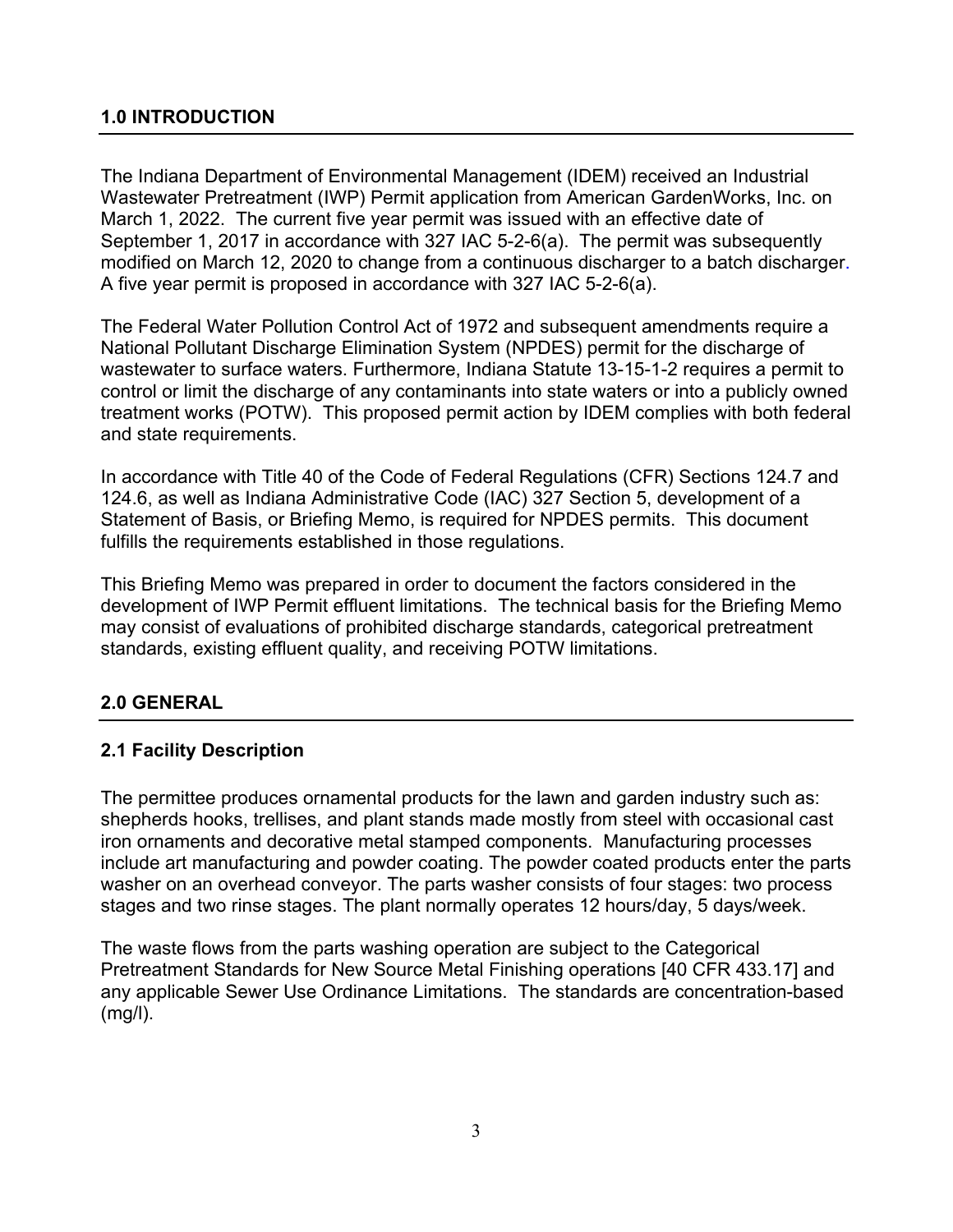### <span id="page-32-0"></span>**2.2 Receiving POTW**

The permittee discharges to the Fowler Waste Water Treatment: a Class II, 0.75 MGD oxidation ditch treatment facility consisting of flow equalization, two (2) oxidation ditches, two secondary clarifiers, effluent chlorination/dichlorination, post aeration, and a flow meter. Sludge is treated via aerobic digestion, dried via sand drying beds, and a sludge asphalt storage pad. The POTW also serves Holscher Products, Inc. (INP000621).

The POTW discharges to the Humbert Ditch (Q7,10 = 0.0 CFS), a tributary to the Mud Pine Creek.

### <span id="page-32-1"></span>**2.3 Discharge Description**

The permittee discharges wastewaters from the following sources to the POTW:

| Source                  | Flow (GPD) |
|-------------------------|------------|
| Process Wastestream #1: | 1000(1)    |
| Sanitary:               | 500        |

(1) Process Wastestream #1 is wastewater from the powder coating pretreatment system which includes cleaning, phosphating, and rinsing.

### <span id="page-32-2"></span>**2.4 Wastewater Pretreatment**

No pretreatment of wastewater occurs at this facility. In lieu of pH adjustment, wastewater outside of pH limits will be required to be hauled off-site in order to continue to operate without a required certified operator. A permit modification will be required if a pretreatment system is installed at the facility.

### **A flow diagram has been included as Figure 1:**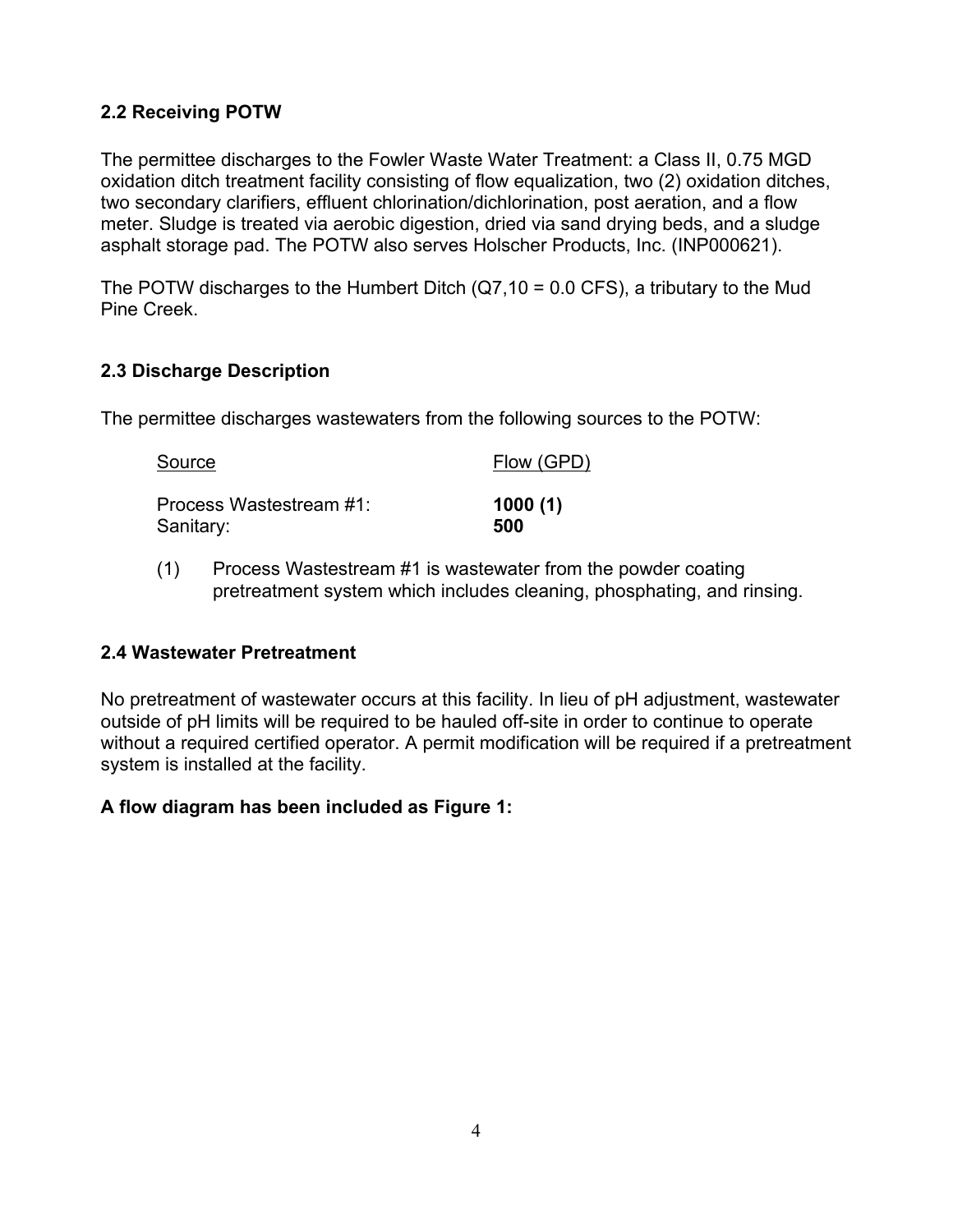#### **Figure 1: Flow Diagram**



#### TOP VIEW FOUR STAGE PRETREATMENT WASHER **SCHEMATIC FLOW DIAGRAM**

The permittee shall have the wastewater treatment facilities under the responsible charge of an operator certified by the Commissioner in a classification corresponding to the classification of the wastewater treatment plant as required by IC 13-18 and 327 IAC 5-22. In order to operate a wastewater treatment plant the operator shall have qualifications as established in 327 IAC 5-22-7. Based on information supplied by the permittee, the facility is not required to have an Operator at this time. If a pretreatment system is installed at the facility, a Certified Operator may be required.

### <span id="page-33-0"></span>**2.5 Changes in Operation**

This permit was modified on March 12, 2020 to reflect the facility's change from a continuous discharger to a batch discharger. Several monitoring requirements and footnotes in Table 1 of the permit were updated for the change. The facility is now required to have all wastewater outside of the pH limits to be hauled off-site in order to continue to operate without a required certified operator.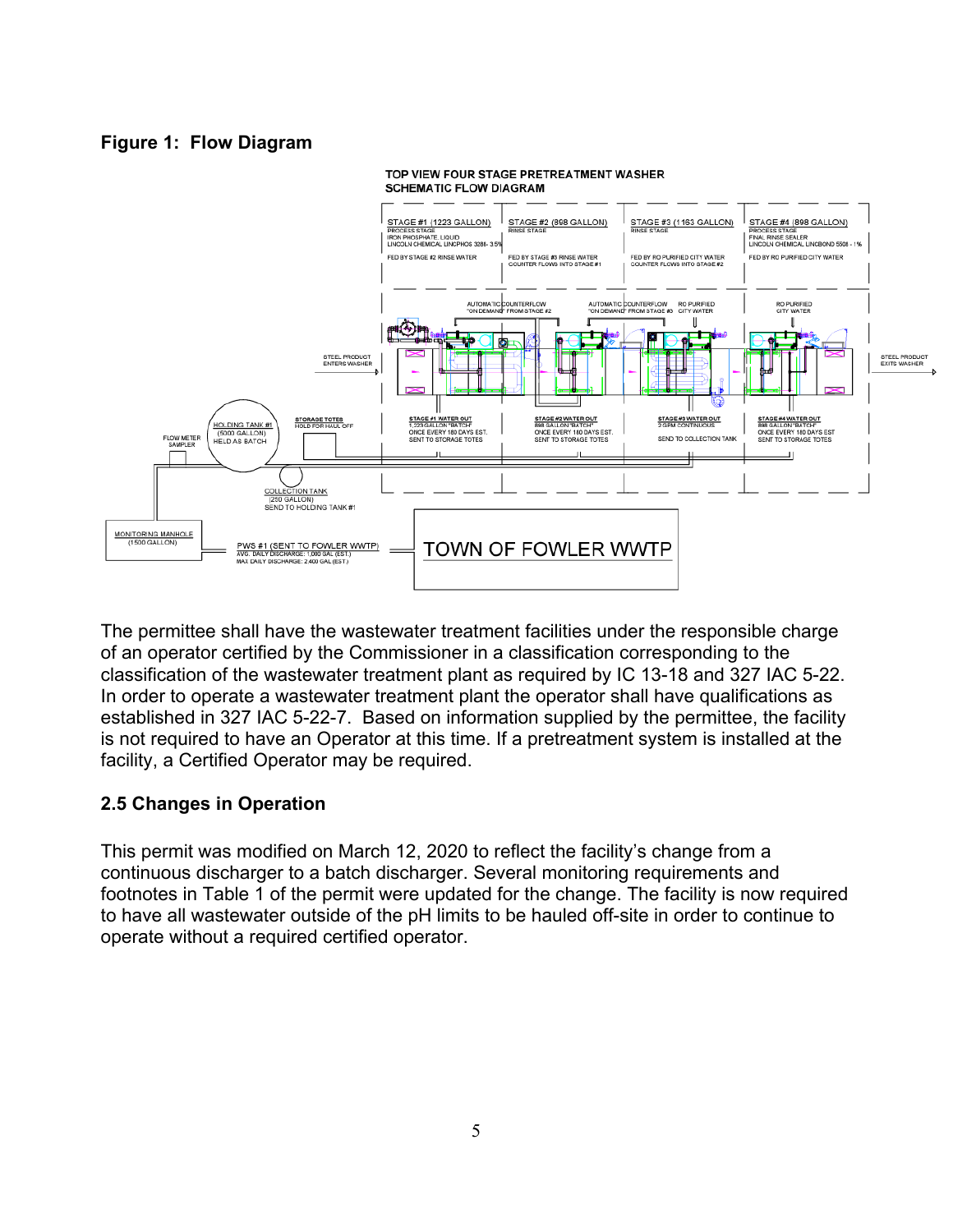#### <span id="page-34-0"></span>**3.0 PERMIT HISTORY**

#### <span id="page-34-1"></span>**3.1 Compliance History**

The purpose of this section is to summarize any violations and enforcement actions associated with the permit.

A review of this facility's discharge monitoring data was conducted for compliance verification and shows no permit limitation violations at Outfall 001 between January 2020 and January 2022 due to no discharge. There are no pending or current enforcement actions regarding this IWP permit.

#### <span id="page-34-2"></span>**4.0 PERMIT DRAFT DISCUSSION**

#### <span id="page-34-3"></span>**4.1 Selection of Parameters**

This permit regulates the substances and parameters in the permittee's wastewater that are subject to New Source Metal Finishing operations [40 CFR 433.17] standards. In addition, Phosphorus, CBOD5, COD, TSS, Oil & Grease, Arsenic, Mercury, Molybdenum, and Selenium monitoring have also been added at the request of the Town of Fowler POTW.

#### <span id="page-34-4"></span>**4.2 Selection of Limits**

The permittee's discharge must comply with New Source Metal Finishing operations [40 CFR 433.17] standards that apply at the end of process and any existing local ordinance limits that apply at the end of pipe.

The Fowler Sewer Use Ordinance (SUO) contains local discharge limits for specific pollutants to prohibit contribution by industrial users that may cause interference or pass through at the POTW. These limits in the SUO are expressed as daily maximums, and some are more stringent than the applicable categorical pretreatment daily maximums limits. Therefore, the Fowler SUO's daily maximum limitations for certain parameters have been incorporated into the permit to comply with 327 IAC 5-18-9 which states that in addition to the applicable pretreatment standard, the most stringent limitation must be applied to protect the POTW. Corresponding monthly average limits must also be included in the permit as monthly average limits are included in the categorical standards. The Fowler SUO does not include monthly average limits, and for some of these parameters, the applicable categorical pretreatment standard monthly averages would be greater than the corresponding local daily maximum, and would therefore be less stringent than the applicable local limit which would violate 327 IAC 5-18-9(1). In order to be at least as stringent as the categorical pretreatment standards as required, the local daily maximum for those parameters has been included as the monthly average.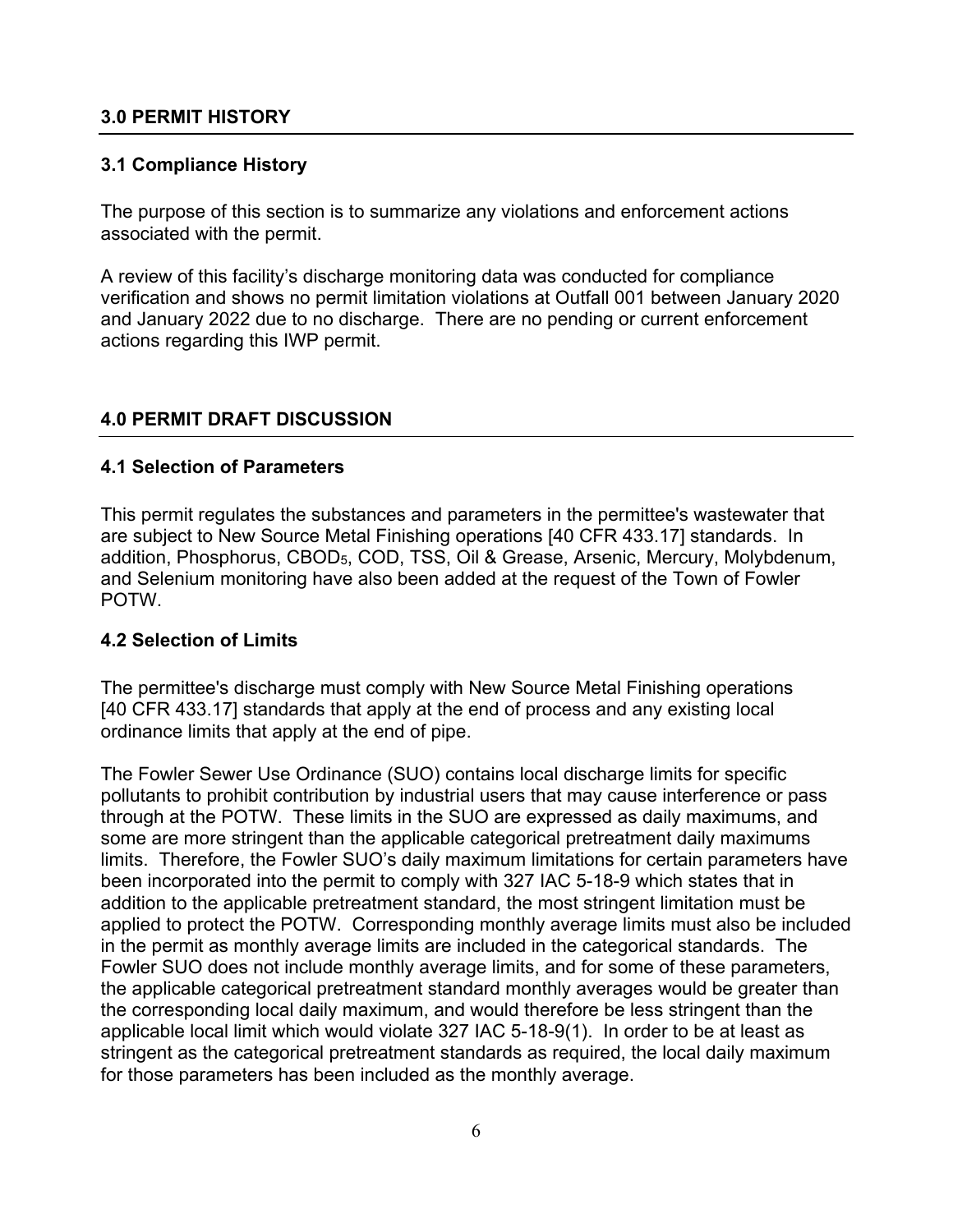## <span id="page-35-0"></span>**4.3 Self-Monitoring Frequency**

Self-Monitoring frequency is determined by the pollutants present in the permittees process and compliance history.

To assure compliance with the limits and terms of this permit, State rules [327 IAC 5-21-9 and 10] require the permittee to: (i) monitor the final pretreated discharge at a minimum frequency; and (ii) report the results to this agency. To fulfill this requirement, the samples must be: (i) representative of the daily discharge; and (ii) collected, preserved and analyzed using U.S. EPA-approved materials and methods.

#### <span id="page-35-1"></span>**5.0 PERMIT LIMITATIONS**

#### <span id="page-35-2"></span>**5.1 Summary of Limits and Basis for Each:**

#### **Outfall 001**

The table below summarizes the permit limits at the designated sample site (Outfall 001) [1][2]. Outfall 001 is located at the drain for the 5000 gallon batch tank that contains dilution in the form of reverse osmosis reject water prior to discharge to the POTW.

Discharge Limitations Monitoring Requirements Daily Monthly Measurement Sample Parameter [3] Maximum Average Unit Frequency [5] Type [4] Flow [6] Report Report MGD 1 X Daily 24-Hr. Total Cadmium [Cd] 0.11[8] 0.07[8] mg/l 2 X Monthly Grab T. Chromium [Cr(T)] 0.71[9] 0.71[10] mg/l 2 X Monthly Grab Copper [Cu] 2.03[9] 2.03[10] mg/l 2 X Monthly Grab Lead [Pb] 0.69[8] 0.43[8] mg/l 2 X Monthly Grab Nickel [Ni] 1.04[9] 1.04[10] mg/l 2 X Monthly Grab Silver [Ag] 0.43[8] 0.24[8] mg/l 2 X Monthly Grab Zinc [Zn] 1.19[9] 1.19[10] mg/l 2 X Monthly Grab T. Cyanide [CN(T)][11]0.24[9] 0.24[10] mg/l 2 X Monthly Grab TTO[12] 2.13[8] ----- mg/l 2 X Yearly Grab Ammonia Report Report mg/l 2 X Yearly Grab CBOD<sub>5</sub> Report Report mg/l 1 X Monthly Grab COD Report Report mg/l 2 X Yearly Grab TSS Report Report mg/l 1 X Monthly Grab Oil and Grease [O&G]Report ----- mg/l 2 X Yearly Grab Arsenic **Report** ----- mg/l 2 X Yearly Grab Mercury **Report** ----- mg/l 2 X Yearly Grab Molybdenum Report Report mg/l 2 X Yearly Grab Selenium Report Report mg/l 2 X Yearly Grab Total Phosphorus Report Report mg/l 2 X Monthly Grab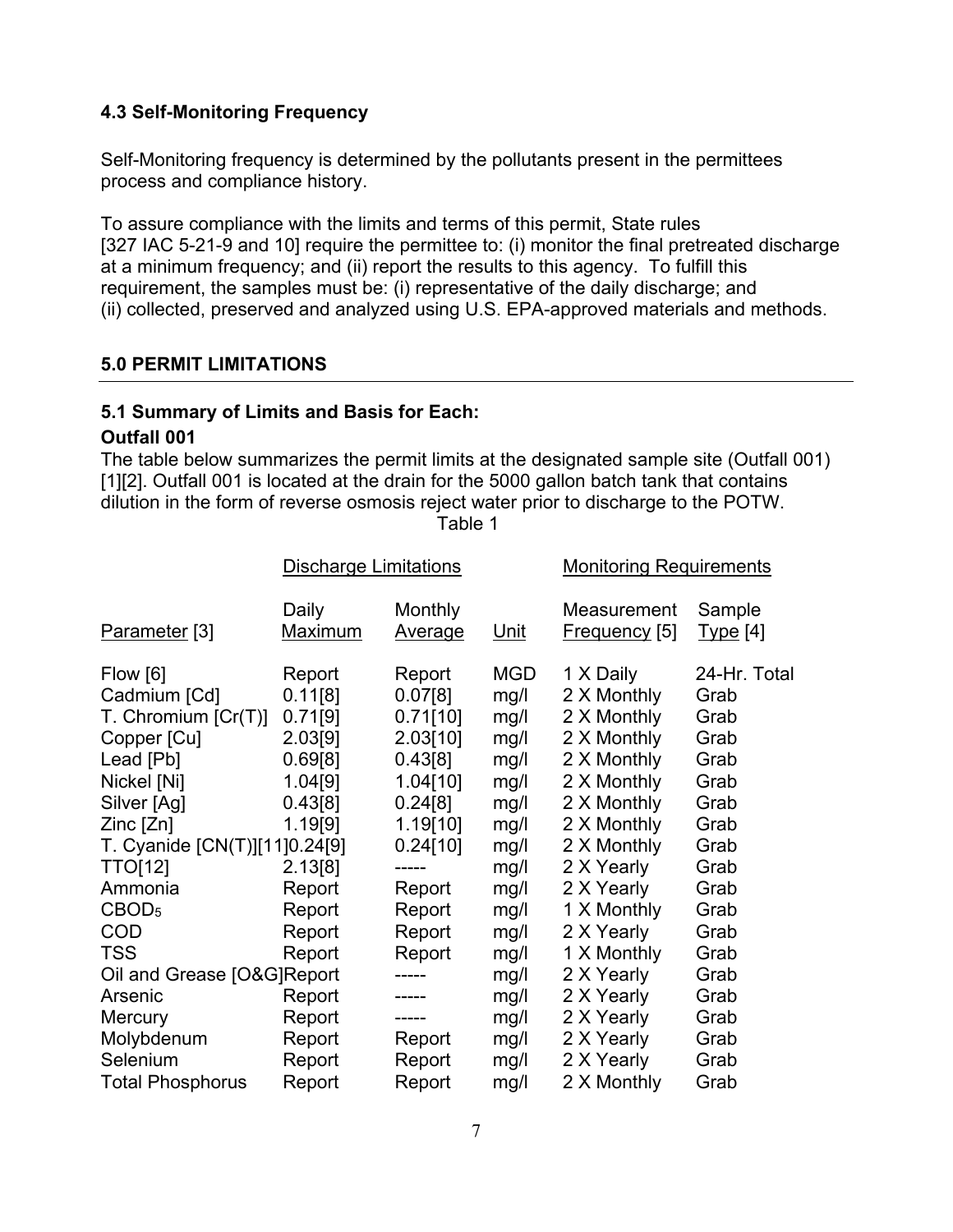| abie |  |
|------|--|
|      |  |

| Parameter | Daily<br><b>Minimum</b> | Daily<br>Maximum Unit |      | Measurement Sample<br>Frequency | <u>Type</u> |
|-----------|-------------------------|-----------------------|------|---------------------------------|-------------|
| pH [7]    | 6.0[9]                  | 9.0191                | s.u. | 1 X Daily                       | Grab        |

- [1] Outfall 001 shall be designated as the combined wastestreams at the point of discharge to the POTW.
- [2] The discharge shall not exceed the local limits in the Sewer Use Ordinance upon entering the POTW.
- [3] All metals shall be analyzed as Total Recoverable Metals.
- [4] Grab samples will be allowed in lieu of 24-Hour Composites due to the brief nature of the discharge.
- [5] Parameters that are to be monitored twice per year shall be reported during the months of June and December. If, however, two other months are more appropriate, the permittee may request to report in two alternate months, or the State may require the permittee to report during two alternate months.

In situations of intermittent or batch discharge, all parameters required to be monitored should be sampled during the first representative discharge occurring during the monitoring period and then reported on the appropriate state and federal forms at the end of the monitoring period.

If a representative discharge occurs at any time during the monitoring period as identified for that individual parameter, then it is a violation of this permit to not collect a sample and report those results. At the first opportunity that a representative discharge occurs during the monitoring period, it should be sampled for all the required parameters during that monitoring period. Waiting to collect a sample until the end of a monitoring period risks missing a representative sample collection opportunity, and it is considered a violation of this permit to not collect a sample, analyze and report those results, when there was a discharge for that monitoring period.

- [6] The flow may be estimated by using the batch tank volume and number of discharges per day.
- [7] If the permittee collects more than one grab sample on a given day for pH, the values shall not be averaged for reporting daily maximums or daily minimums. The permittee must report the individual minimum and the individual maximum pH value of any sample during the month on the Monthly Monitoring Report form.